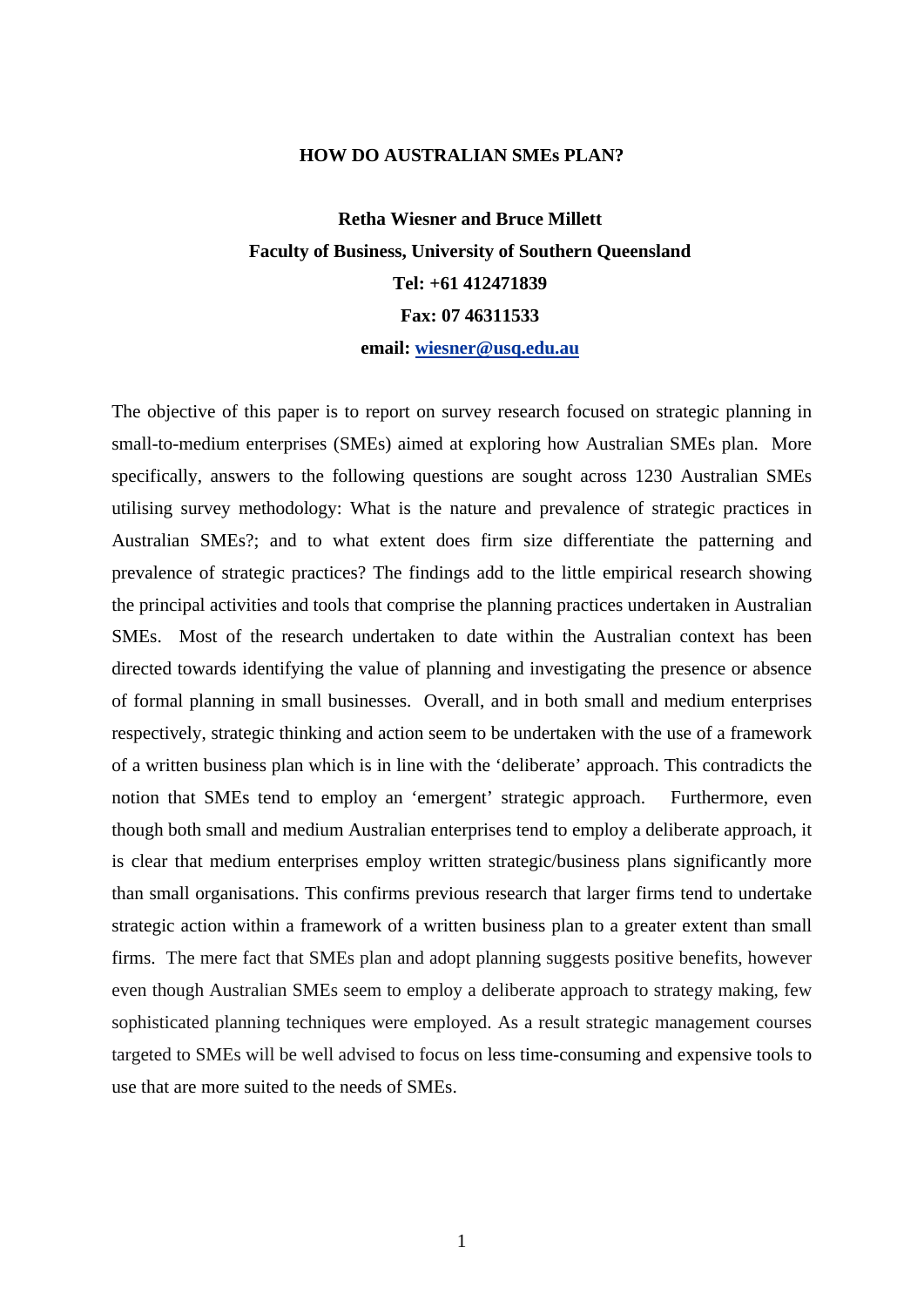#### **INTRODUCTION**

Within the Asia Pacific region, SMEs make up about 99% of all enterprises and their importance to National economies cannot be underscored (Hall 2008). SMEs' contribution to employment growth is significant, for example SMEs employ between 40% and 80% of the workforce in the Asia Pacific region. Despite this contribution, SMEs as a group remain highly susceptible to changes in the economic climate.

Within the Australian context, there is strong evidence that many SMEs are destined for a short, volatile life, and many do not achieve a long-lasting existence, even fewer achieve substantial growth. For the financial year 2006-2007 the business exit rate (percentage of businesses that ceased trading during the year in question) was 14.6% (ABS 2008). This was down from the 14.9% recorded in 2005-2006 and represents approximately 291,000 businesses, the lowest recorded exit rate for the four year period to June 2007 (ABS 2008). Four out of ten businesses which were operating in June 2003 no longer existed by June 2007 (ABS 2008). This significant risk of failure is especially relevant to SMEs which represent the majority of Australian businesses and that employ less than 200 employees.

Activities which can improve the sustainability of the SME sector should therefore be promoted because academic writings overwhelmingly link business success with business planning (Jocumsen 2004, p.659), and with the crucial contribution of strategic planning (for example, Allen 2007; David 2007; Hatten 2006; Hodgetts and Kuratko 2008; Reynolds, Williams & Savage 2000; Rue & Ibraham 1998; Samson & Daft 2005; Schaper & Volery 2007).

It has been noted that SMEs which utilise some form of strategic approach, however informal, do perform better and are more likely to endure (Hannon and Atherton, 1998). Therefore, involvement in a strategic development process may separate successful SMEs from those who experience problems in survival (Marlow 2000; Verreyne 2006).

At this stage of the presentation of our study, it might be useful to ask, "does strategy making in SMEs matter?", in order to consider the significance of the research. Research into SMEs has highlighted a strong link between strategic business planning and firm performance and there is strong evidence that successful companies undertake more formal planning than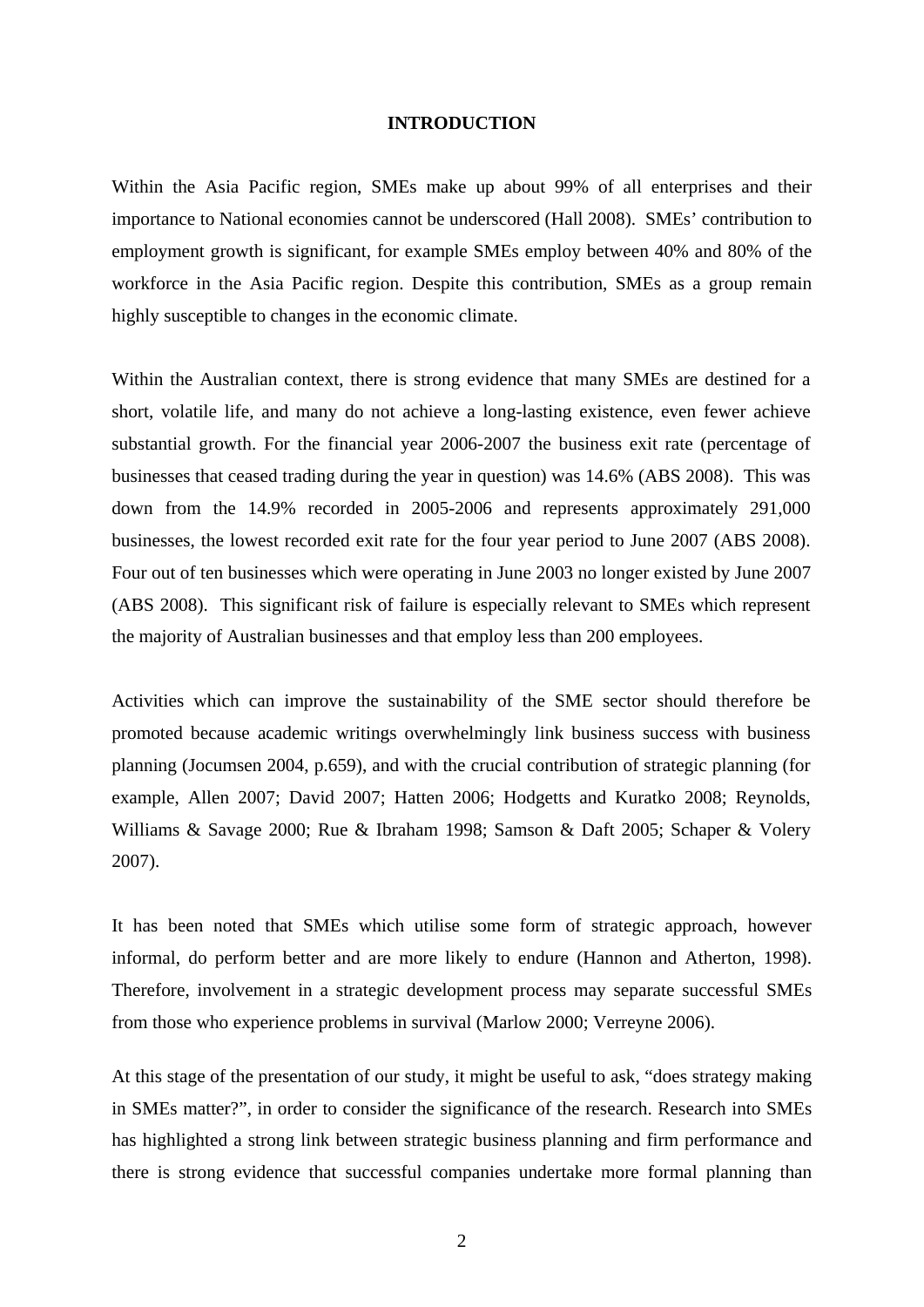failed firms (Rue & Ibrahim 1998; Gray 1997; Gibbons and O'Connor 2005). Of the latter, we focus this paper on the less examined position of small and medium enterprises (SMEs), which proportionally appear to attract less attention in research than their importance in Australian employment. While there is extensive literature on strategic approaches, the majority of published work focuses on strategy making in large organisations.

However, Australian SMEs represent by far the modal organisational architecture. More specifically, it is as important now, if not more than ever, that we understand those firm characteristics of, and practices engaged by, Australian SMEs from which strategy making is understood to drive performance. This research focus on large organisations has lead to a gap in the literature relating to strategic planning and its sophistication ('degree of completeness') (Rue & Ibrahim 1998; O'Regan and Ghobadian 2007) even though strategic planning is now an established management tool in small and medium-size enterprises (Rue and Ibrahim 1998). In view of this O'Gorman and Doran (1999) have warned that the 'blind adoption' of planning models appropriate for large firms is not a viable strategy for smaller firms.

Furthermore, despite a growth in international strategy research in SMEs, only a few Australian studies have explored the nature and extent of strategic approaches in SMEs (see Gibson and Cassar 2002; 2004; Kotey and Meredith, 1997). Much of this strategy research has been focused on the more deliberate planning processes employed by SMEs. Our study attempts to fill some of the gaps by also examining the emergent approach to strategy making in Australian SMEs. In most studies regarding evidence of the use of the emergent approach to strategy making the focus has been on case studies or anecdotal context (Burgelman 1983, Mintzberg 1994, Brown and Eisenhardt 1998; Harris,Forbes and Fletcher 2000). Very few studies examined various strategy-approaches based on a broad sample of firms as is the case of the present study (Gibcus and Kemp 2003; Hart and Banbury 1992, Lumpkin and Dess 1995, Covin and Slevin 1997; Leitner, 2007).

Another contribution of this study is that it adds to the little empirical research showing the principal activities and tools that comprise the planning practices undertaken in SMEs. Most of the research undertaken to date has been directed towards identifying the value of planning and investigating the presence or absence of formal planning in small businesses.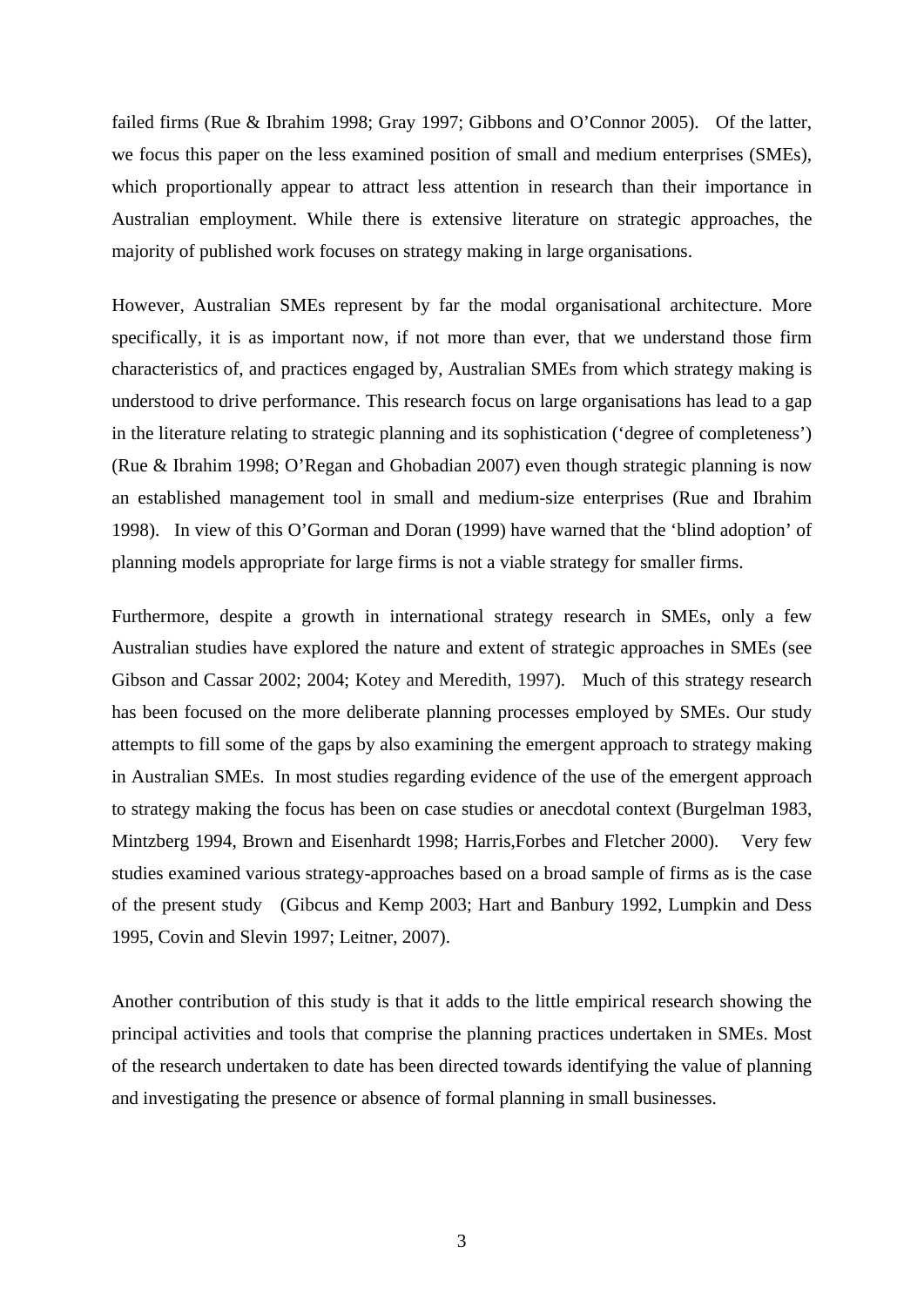Against this backdrop, the **objective** of this research is to determine how Australian SMEs plan. Integral to this objective is in answering the following questions in three orientations to our research objective. First, we focus on strategic practice prevalence. Second, we provide an insight into the profile of strategic practice in terms of SME size. Finally we focus on the deliberate versus emergent dichotomy.

Our first research question focuses on providing descriptive trend data on the prevalence of strategic practices in SMEs. In other words, collectively, what practices are most common and what practices are marginalised among our large sample of SMEs?

## *RQ1 What is the current prevalence of strategic practices in Australian SMEs?*

Our more specific analysis and second part of the first research question examines the patterning by firm size.

# *RQ2 To what extent does firm size differentiate the patterning and prevalence of strategic practices?*

The third research question provides a snap-shot of the state of current strategy-making in Australian SMEs in relation to two strategic approaches: 'deliberate' and/or 'emergent'.

# *RQ3 Could Australian SMEs be characterised as 'deliberate' or 'emergent' in their strategic approaches.*

Our study does not pretend to offer an all inclusive coverage of the field of strategy approaches, but rather is an exploratory investigation into a field of study which appears to attract less attention in research than would be their proportional representation across Australian employment.

## **STRATEGIC APPROACHES IN SMEs**

According to Pasanen (2003), studies of strategy are oriented towards the process of strategy (see for example Pettigrew, 1992) or the content of strategy (see for example Olson & Bokor, 1995). The focus of this paper is on strategy as a process. Research on strategy processes is considerable and as a result, numerous strategy process frameworks and taxonomies have been developed (Leitner, 2008). For example, in the classical work by Mintzberg (1973), he described the strategy-making process in terms of entrepreneurial, adaptive or planned actions. While the entrepreneurial model is characterised by a permanent search by an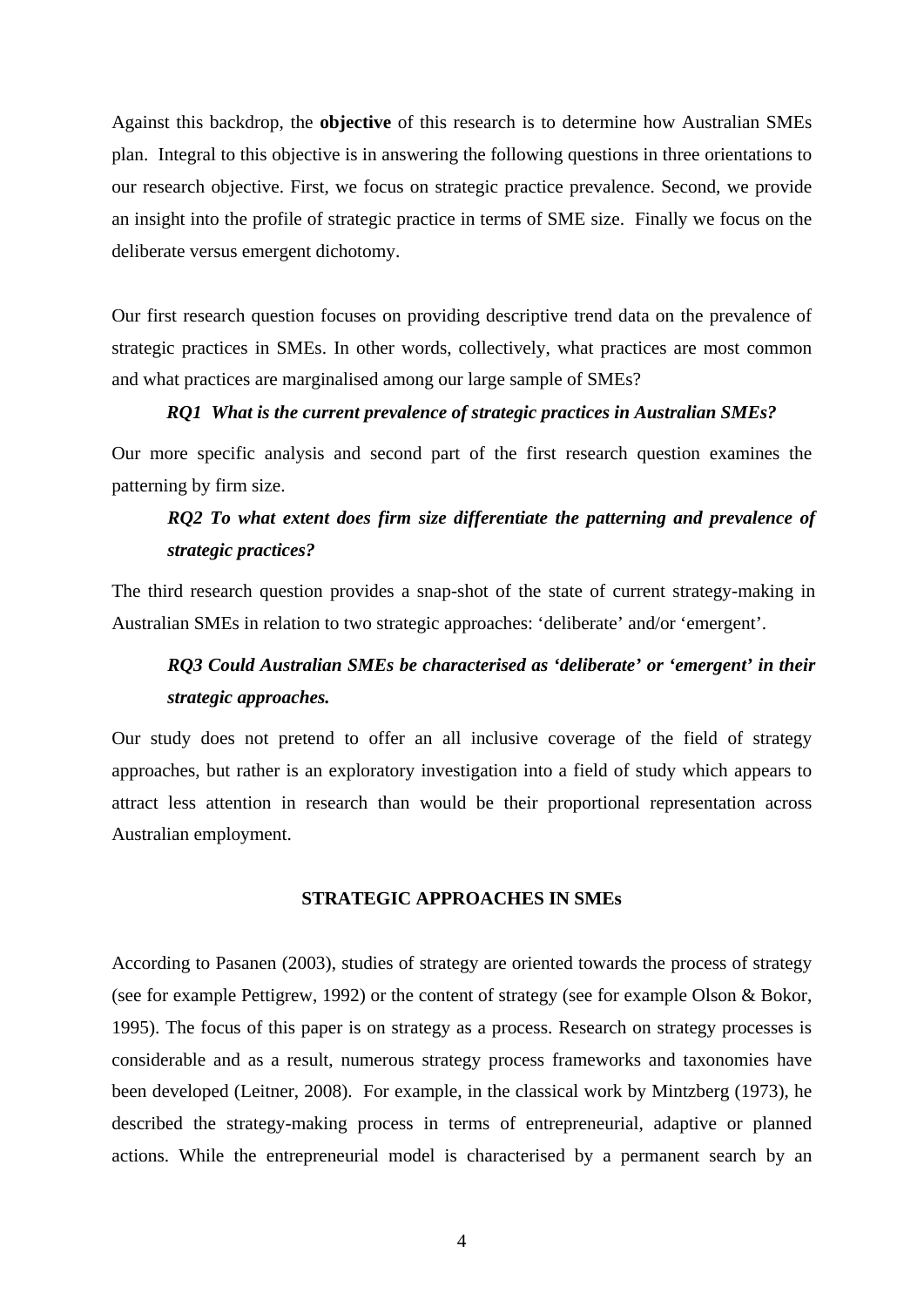entrepreneur for new opportunities, the adaptive model is characterised by managers who try to avoid uncertainty by reacting with solutions to existing problems. In the planned mode, continual analyses by strategists dominated the strategy-making process.

While these three modes of developing strategy are informative, further insights into the process were gained when Mintzberg (1987) presented his views on crafting strategy. The dominant view in the literature of the strategy process is one of a planned, deliberate and rational set of actions (see Andrews, 1980). However, Mintzberg (1973, 1994) was one of the first writers to challenge the assumption that such formalised planning approaches had a positive effect on a firm's performance and suggested that strategy formulation could also be seen as a social, emergent process that could also have a significant impact on performance.

Mintzberg and Waters (1985) view strategy as consistency in behaviour whether or not it is intended and they define the concept of emergent strategy as a pattern in a stream of actions. In contrast, deliberate strategies are strategies where intentions that existed previously were realised (Mintzberg 1987). Gibcus and Kemp (2003) suggest that comparing intended strategy with realised strategy has helped to distinguish deliberate strategies (realised as intended by the planners) from emergent strategies (patterns or consistencies realised despite, or in absence of, intentions). Therefore, deliberate and emergent strategies are independent of each other as intended strategies might go unrealised while emergent strategies appear without preconception (Leitner, 2008). Hence Mintzberg's challenge has resulted in another view of the strategy development process with two orientations: the deliberate and planned approach on the one hand and the emergent social process on the other.

The fundamental difference between deliberate and emergent strategy is that the former focuses on direction and control and getting desired things done while the latter is based on the notion of strategic learning and adaptive behaviour. As Mintzberg (1987, p. 69) points out, " in practice, of course, all strategy making walks on two feet, one deliberate, the other emergent. For just as purely deliberate strategy making precludes learning so purely emergent strategy making precludes control. Pushed to the limit, neither approach makes much sense. Learning must be coupled with control. Control and organisational learning then become two significant aspects in any strategy development process for reducing uncertainty and developing capabilities for adaptive behaviour.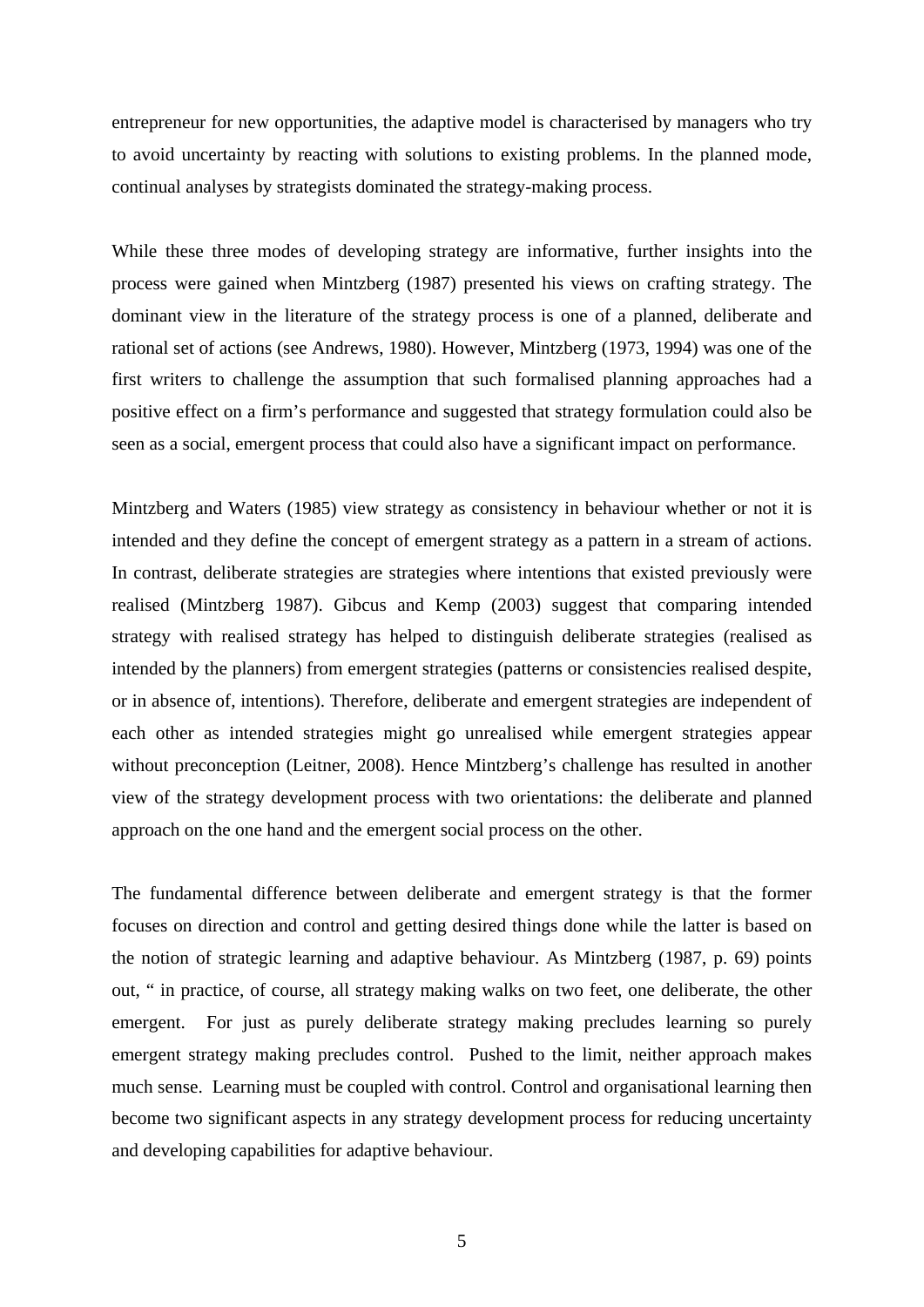In the past 40 years, strategic management scholars have investigated the strategy making processes of firms and their impact on firm performance but few studies have investigated and developed models of strategy making in small firms (Verreynne, 2006). More specifically, the small collection of empirical evidence for the emergent nature of strategy has so far mostly been analysed by case studies or through anecdotal evidence (Leitner, 2008). Despite this observation, the more informative studies for this research were based on survey methods.

The study by Covin and Slevin (1989) distinguished between formal, planned strategy formation and informal, emergent strategy formation in their survey of small firms in hostile and benign environments. They found no direct relationship between strategy formation and firm performance but when organisational structure is introduced as an intervening variable, their results are more informative. It seems that a planned strategy is positively related to firm growth when associated with a mechanistic organisational structure while an emergent strategy is positively associated with a more organic structure. These results point to the influence of contingency variables when considering the influence of planned and emergent approaches on various performance outcomes (Slevin and Covin, 1997).

Gibbons and O'Connor (2005) surveyed 359 Irish SMEs and concluded that entrepreneurial firms tend to adopt more formalised planning approaches while firms with a conservative orientation use incremental methods of strategy formation. In addition, those firms that had a mechanistic structural orientation tended to use more formal planning processes and those with an organic orientation tended to have a more emergent response to strategy development. This reinforced the Covin and Slevin (1989) study.

Verreynne (2006) surveyed the role of strategy-making in 477 small New Zealand firms. Her structural equation analysis of the data indicated among other results that four modes of strategy-making (simplistic, adaptive, entrepreneurial and participative) exist in these SMEs. Of these modes, the simplistic mode exhibits the strongest relationship with firm performance. Lumpkin and Dess (1995, p. 1403) describe the simplistic mode of strategymaking as "single-mindedness, narrowly construed decision-making, and excessive attention to a specific internal strength or external opportunity". From her literature review, Verreynne (2006) found the rational, adaptive, participative, simplistic, command, symbolic, and entrepreneurial modes of strategy-making in most of the existing strategy making typologies.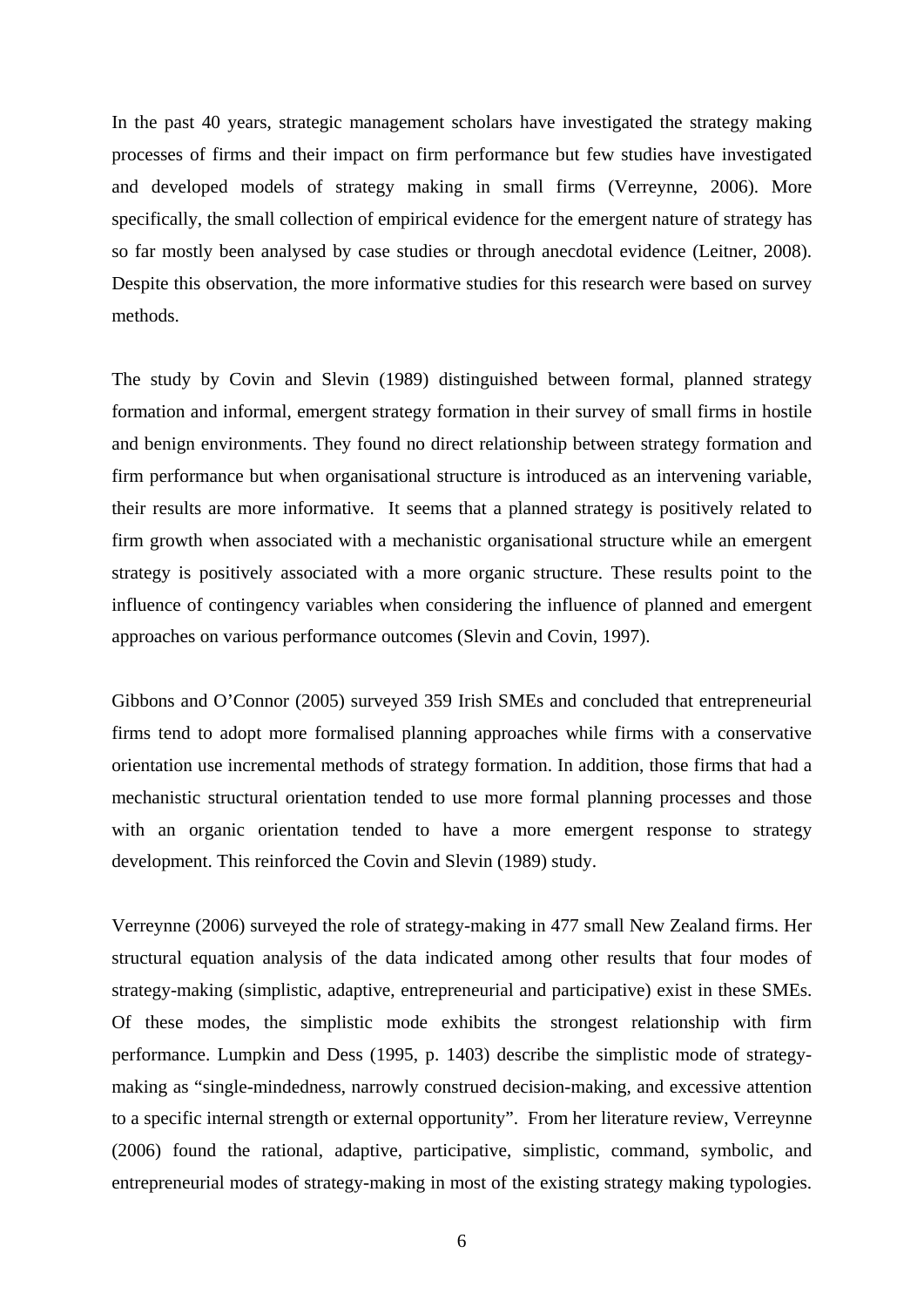However, she questions the existence of a rational mode of strategy-making in small firms and suggests that the command and symbolic modes are in effect the same mode of strategy making as simplistic strategy-making. Verreynne (2006) agrees with Hart (1992) who suggests that it is entirely possible that some modes can be used at the same time by a firm, and therefore can be represented by another mode of strategy-making. For this reason, she has only used four modes of strategy-making. The emergent mode of strategy-making is associated with the adaptive mode.

SMEs provide a very interesting context for analysing strategy approaches because they employ a broad scope of strategic behaviour ranging from deliberate strategy making on the one end of the continuum to emergent almost non-planning strategy making at the other end (Leitner, 2008). Using such a continuum, and informed by the research mentioned above, this study investigates the nature of strategy formation of Australian SMEs by employing a large scale national survey.

#### **RESEARCH METHODOLOGY**

The research aimed to determine the current orientation in strategic approaches within Australian SMEs. Therefore, this study provides a snap-shot of the state of current strategymaking in Australian SMEs in relation to how Australian SMEs plan.

This study employs a mix of the two types of research designs. Firstly, this study is exploratory in nature because there is not a proliferation of the subject material that exists in this area with the SME context in relation to strategic planning. It is also anticipated that managers can gain a better understanding of the research problem in a broad sense; and it is hoped that the proposed study will serve as a jumping-off point for further research into more specific areas. Secondly, this study is descriptive in nature because the study provides data on strategy-making approaches about a specific sample drawn from the population being studied. Furthermore, the results describe characteristics of a population by determining answers to who, what, when, where and how questions in relation to strategic planning approaches in Australian SMES.

This study draws on the work by Harris, Ford and Fletcher (2000). Their study differentiated the strategy development processes on the basis of a planning or deliberate process versus an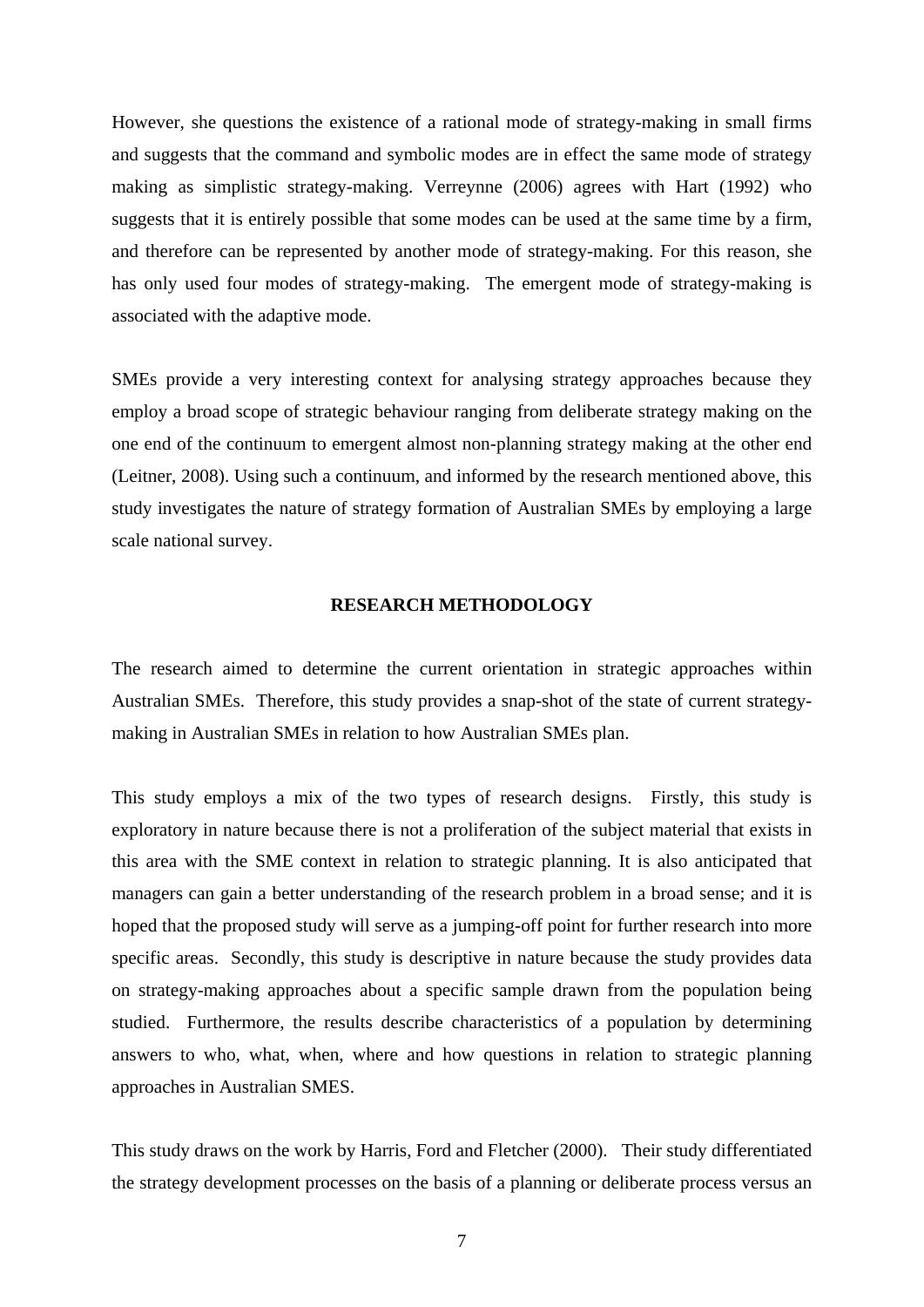emergent process. They identified eight components of the strategy process in order to make such a differentiation across their case studies. In this study, five of the eight components were utilised.

We have added one additional strategy component: 'Relevance of strategic plan to ongoing success of the business'. This was done because this component gives an indication of the mindset of SME managers in relation to the third research question which focuses on deliberate versus emergent approaches. Furthermore, a SME manager who attaches importance to the link between strategic planning and organisational success would be more inclined to engage in more deliberate strategy approaches. This was supported by correlating measurement component 6 (relevance of strategic plan) with component 1 (nature of strategic planning. The results revealed a significant statistical correlation (chi-square: 279.145; significant at  $p < 0.01$ ).

Three other strategy components were identified by Harris, Ford and Fletcher (2000, p127) to distinguish between deliberate and emergent approaches, including: 'formality of discourse'; 'choices and decisions'; and the use of 'outside advisors'. However, we did not assess these three components in our survey and were therefore not in a position to draw inferences about these aspects. However, regarding the component use of 'outside advisors' we did ask respondents whether they use external consultants/experts to help them compile their strategic business plans (37 percent); and whether external consultants are involved in the strategic business planning process (21 percent), however we did not ask them 'how' they use external experts consultants, neither did we explore the dynamics of their involvement.

Table 1 summarises the classification of 'planning' versus 'emergent' approaches of strategy formulation utilised in this paper. The table also reflects how we have measured these classifications through specific survey questions.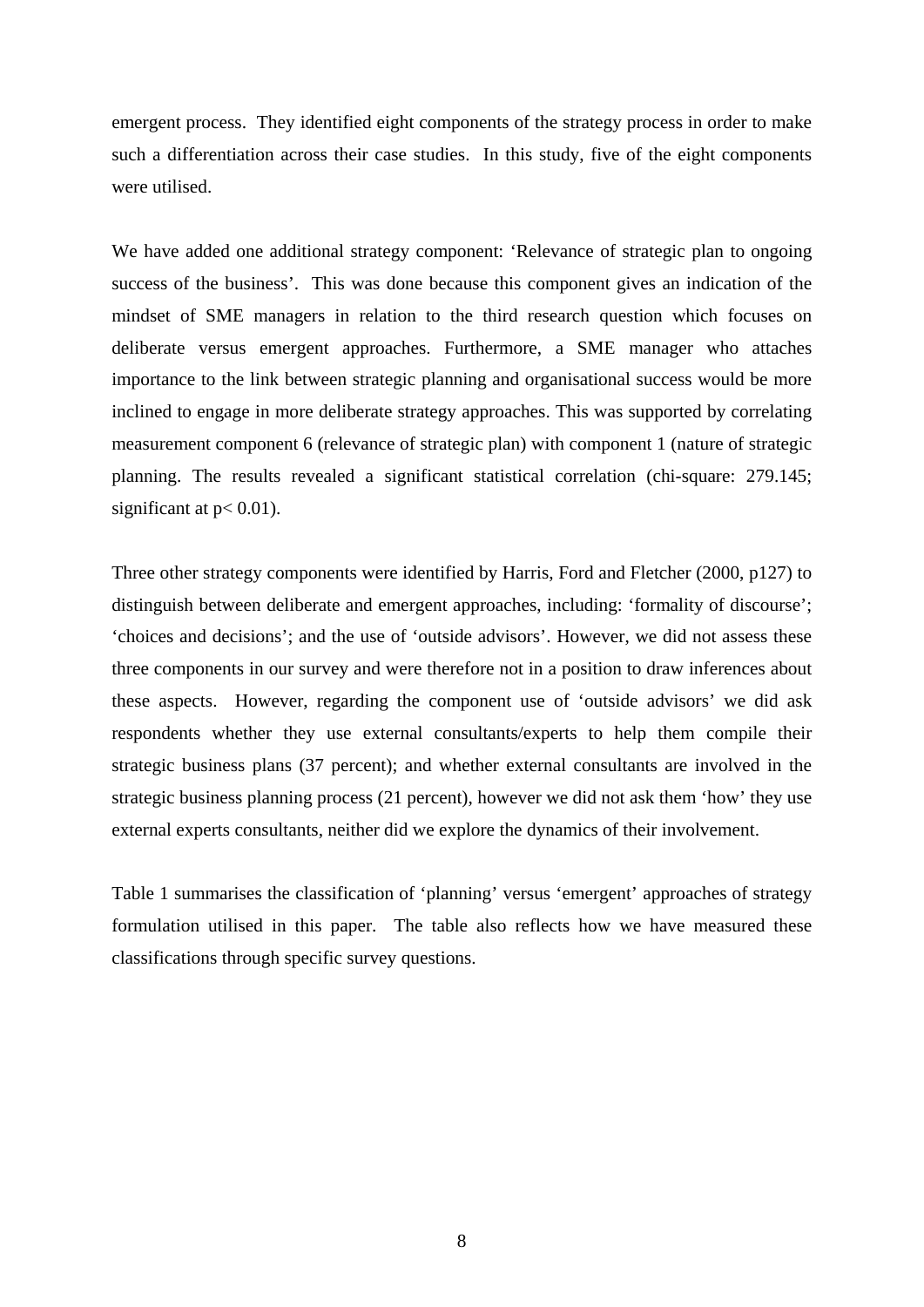**Table 1: Dimensions of deliberate and emergent approaches of strategy used in this study** 

| the<br><b>Components</b><br><b>of</b><br>strategy process              | <b>Deliberate</b><br>approach                                                                                                                                  | <b>Emergent</b><br>approach                                                                                                                                                           | <b>Relevant</b><br>measurement<br>dimensions<br>the<br>in<br>survey                                                                                                                                      |
|------------------------------------------------------------------------|----------------------------------------------------------------------------------------------------------------------------------------------------------------|---------------------------------------------------------------------------------------------------------------------------------------------------------------------------------------|----------------------------------------------------------------------------------------------------------------------------------------------------------------------------------------------------------|
| 1. Strategic/Business<br>Plans:                                        | Strategic thinking<br>and action is<br>undertaken with the<br>use of a framework<br>of a written<br>business plan                                              | Strategic thinking<br>and action is<br>undertaken without<br>a written business<br>plan                                                                                               | 1. Nature of strategic plan<br>3. Establishment of<br>business/operational plan<br>7. Extent to which resulting<br>plan is written<br>9. Vision, mission and<br>statement of values in<br>written format |
| 2. Process of analysis:                                                | Decisions and<br>actions are clearly<br>preceded by<br>analysis in a staged<br>manner                                                                          | Evolve as a result<br>of continual<br>interplay between<br>thinking, analysis<br>and decision                                                                                         | 10. Tools/techniques to<br>help compile strategic<br>business plan and<br>11. Areas of analysis in<br>overall plan of strategy<br>6. Areas of planning for<br>ongoing performance                        |
| 3.Organisational<br>boundaries:                                        | Those involved in<br>strategic<br>discussions reflect<br>the boundaries of<br>the organisation as<br>a whole and<br>between<br>formulators and<br>implementers | Those involved in<br>strategic<br>discussions can be<br>from anywhere<br>within the<br>organisation and<br>without it                                                                 | 12. People involved in the<br>strategic planning process                                                                                                                                                 |
| 4. Use of objectives:                                                  | Setting of<br>objectives is a<br>formal, central and<br>referred to part of<br>the strategic<br>process                                                        | Setting of objectives<br>is not implemented<br>or referred to                                                                                                                         | 4. Have specific goals and<br>objectives been identified<br>as part of strategic/bus<br>plan?                                                                                                            |
| 5. Outcome review:                                                     | The review of<br>outcomes is against<br>decisions and<br>objectives and is<br>periodic, possibly<br>scheduled                                                  | The review of<br>outcomes is against<br>visions and is<br>unstructured,<br>subjective and<br>continual                                                                                | 5. Has the business altered<br>its practices in order to<br>achieve the goals and<br>objectives identified in<br>strategic/bus plan?<br>8 How often are plan<br>subsequently reviewed?                   |
| 6. Managerial views on<br>relevance of a formal<br>strategy processes: | The view that<br>formal written<br>business strategic<br>plans are vitally<br>important to<br>ongoing success of<br>business                                   | The view that<br>formal written<br>business plans are<br>completely<br>irrelevant and that it<br>is more important to<br>be running the<br>business than<br>writing business<br>plans | 2. Relevance of strategic<br>plan to ongoing success of<br>business                                                                                                                                      |

Source: Adapted from Harris, Forbes and Fletcher (2000)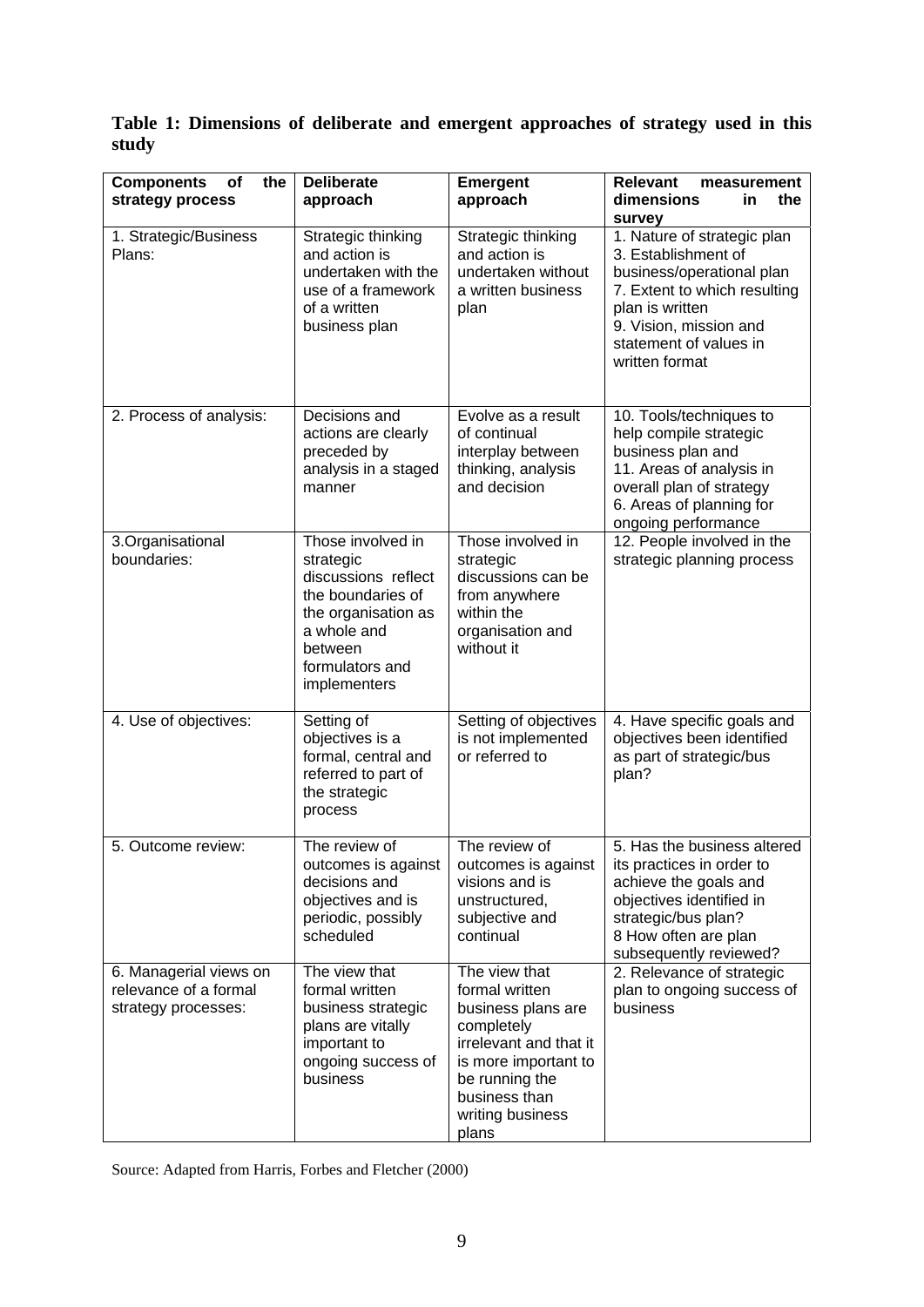The questionnaire therefore included a range of demographic variables and a range of questions measuring the following components of strategy formulation:

(1) The use of formal/written strategic and business plans. This was measured by questions regarding the nature of strategic planning; establishment of a business/operational plan; and the extent to which resulting plans emanating from their business/operational plans are written.

(2) Analytical processes which was measured by questioning respondents which tools/techniques to help compile strategic business plan and systematic analysis of a range of areas in overall plan of strategy.

(3) Involvement of others in the strategy process which was measured by asking respondents which people are involved in the strategic planning process.

(4) The use of objectives in the strategy process. This was measured by asking respondents whether specific goals and objectives have been identified as part of the strategic/business plan.

(5) Review of outcomes against objectives which was measured by asking respondents whether the business altered its practices in order to achieve the goals and objectives identified in the strategic/business plan and how often plans are subsequently reviewed after formulation.

(6) Managerial views on relevance of a formal strategy processes which was measured by asking respondents their opinion of relevance of formal written business plans to the ongoing success of their businesses.

In this study, small businesses are constituted by 100 or fewer employees, (applying the Australian Bureau of Statistics definition of small business in manufacture to all industries) and medium-sized businesses ranging from 101 to 200 employees. However, we used 10 employees as the lowest extremity for size because such organisations are expected to have some kind of a management structure.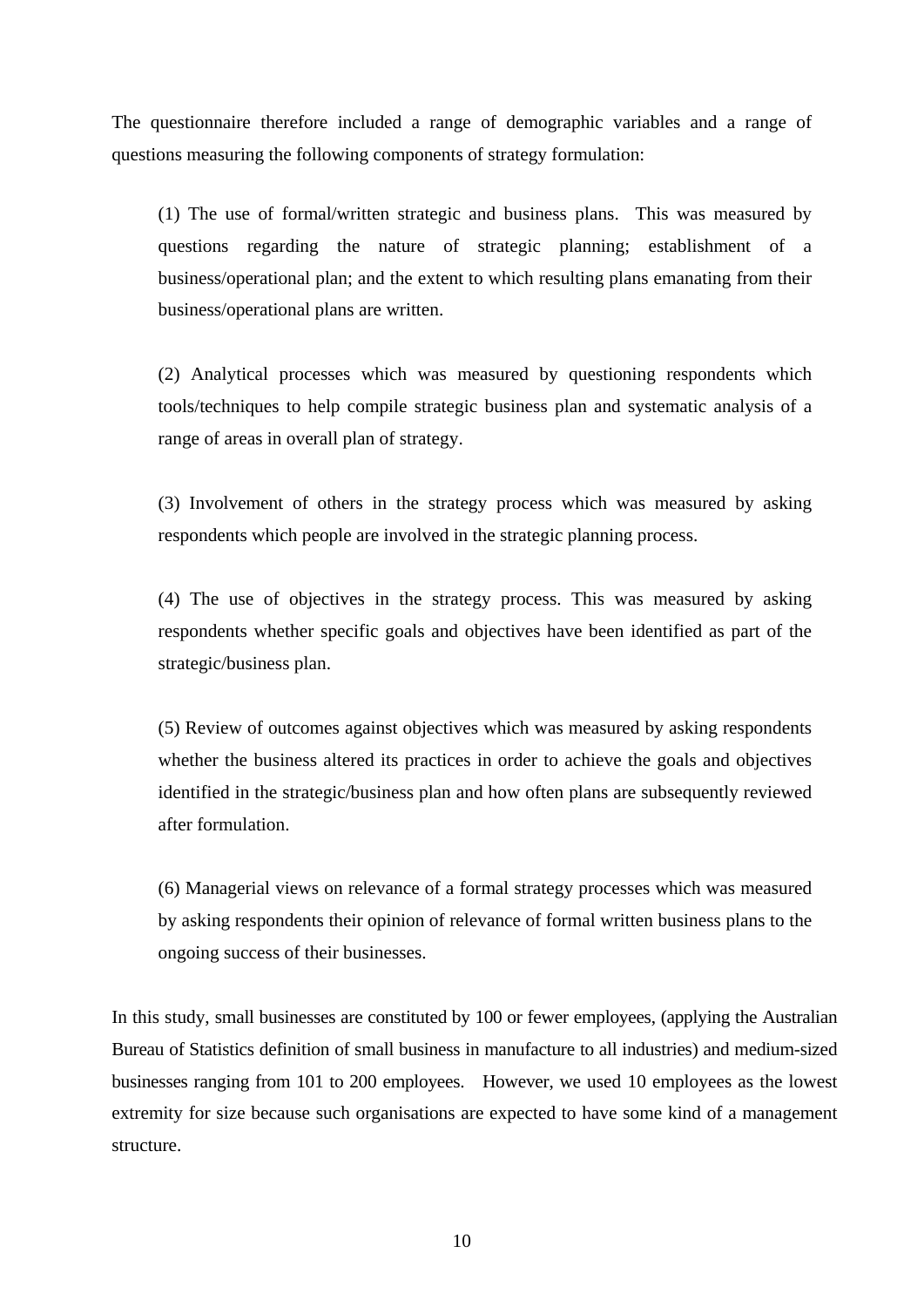Survey methodology was employed in this study. A survey questionnaire was developed to measure strategy formulation processes in Australian SMEs. The validity of the questionnaire was addressed by examining the content validity and reliability. The content validity was determined by asking a panel consisting of SME managers, HR experts and academics in HR, to comment on the suitability of each item. The reliability analysis indicated Cronbach Alpha Coefficients of between .80 and .90 for each section.

In terms of the sample, the questionnaire was sent out to 4000 Australian small and mediumsized enterprises. A Dun and Bradstreet database was used and a stratified sample according to the following criteria was employed: all ABS industry categories excluding agriculture; employee size between 10-200 employees; a personalised address label targeting the CEO or MD; and representation of each state and territory in Australia. The highest proportion of questionnaires was received from Queensland (32 percent), NSW (26 percent), Victoria (21 percent), Western Australian (7 percent) and South Australia (5 percent). The ACT and Northern Territory comprised the other 9 percent of the sample. Action to encourage organisations to respond to the survey included a covering letter explaining the purpose of the survey, provision of a reply paid envelope, follow-up letters and an assurance of confidentiality. After allowing for incorrect mail addresses and closed businesses (approximately 9 percent or 349 questionnaires of the total sample), a response rate of 34 percent was achieved (N=1230).

SPSS was used to analyse the data. In relation to research questions 1 and 3, descriptive statistics were used to describe the demographics and summarise the data. These are presented in the form of percentage distributions in order to identify trends in the data. In relation to research question 3, a chi-square analysis was used to determine whether there were significant differences in relation to strategic practices between small and medium organisations.

#### **Demographic profile of respondents**

Small businesses (fewer than 100 employees) constituted 49 percent of the sample and medium businesses (101 – 200 employees), 51 percent. The ABS industry categories were used to describe the main operations of the organisations. The manufacturing category was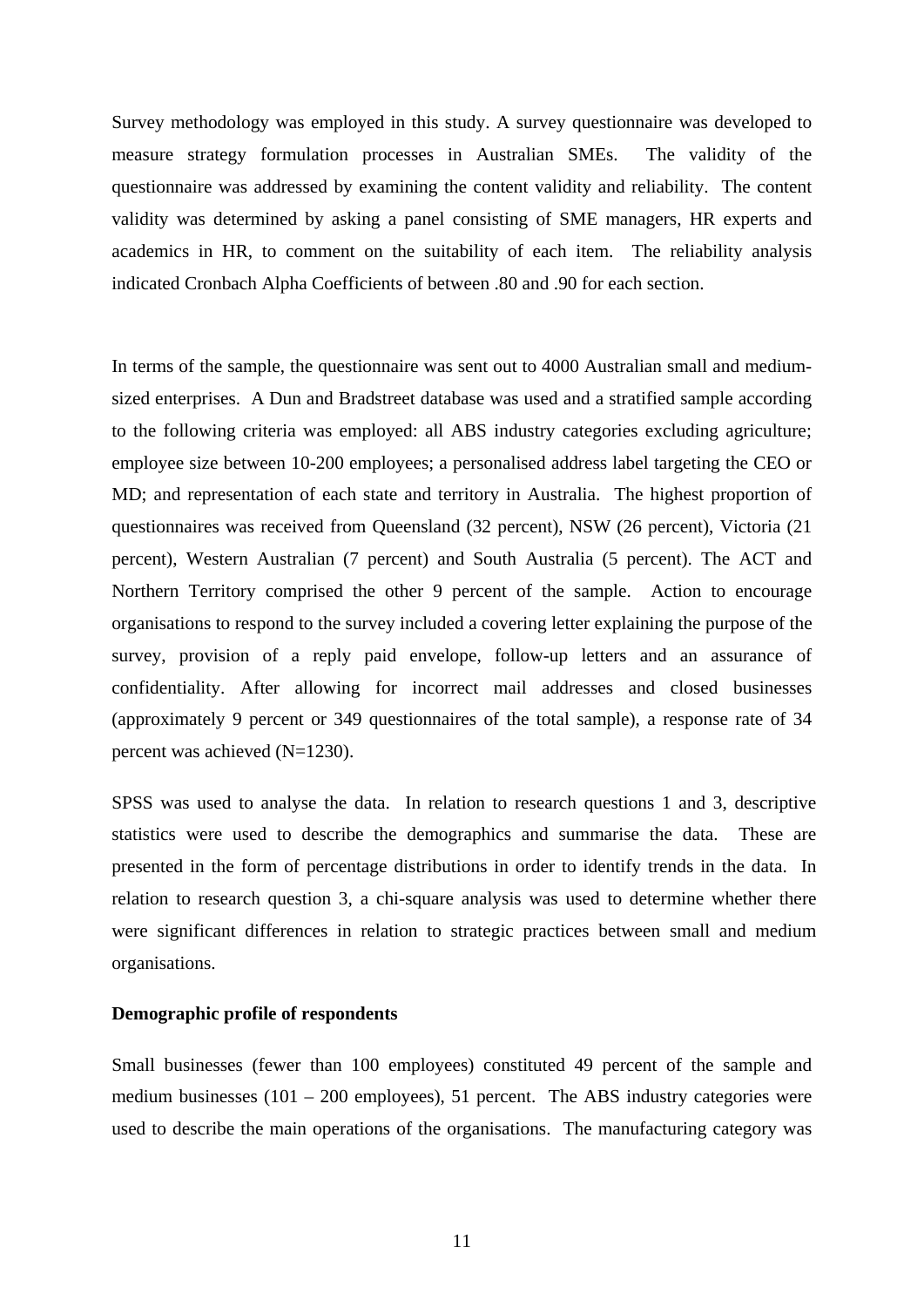represented by the highest percentage of respondents (19 percent). Each of the remaining categories represented less than 15 percent of the respondents.

Thirty-nine percent of organisations were family organisations of which family members are working directors of 59 percent of these organisations. Sixty percent exported their products or services of which 87 percent had been exporting for more than three years. Less than five percent of SMEs were franchise operations. Almost one-third of organisations operated from a single location, more than half of the respondents operated in 2-10 locations and the remainder in more than 10 locations. Nine out of ten SMEs could be said to generally be 'surviving' businesses with more than 90 percent of businesses having been established for more than 5 years.

Forty-five percent of SMEs did not have a designated manager whose principle responsibility covered human resource management and 50 percent reported having a HR department. Fifty-three percent of respondents said their organisation has at least one union member with more than two-thirds of the sample estimating that there was less than 10 percent union membership. Eighty-five percent of respondents claimed to have a post-secondary school qualification of which, 69 percent were older than 45 years, 40 percent were owners or part owners and 34 percent were female.

# **RESULTS: STRATEGIC APPROACHES IN AUSTRALIAN SMEs**

This section reports the results regarding the study's three research questions: current prevalence of strategic practices in Australian SMEs; the extent to which firm size differentiates the prevalence of strategic practices; and state of current strategy-making in Australian SMEs in relation to two strategic approaches: 'deliberate' and/or 'emergent' The discussion below is structured according to the six components associated with the 'deliberate' versus the emergent approach to strategy making as summarised in Table 1. The first two research questions are an integral part of this discussion.

For the purpose of this paper, an aspect of the strategy process is described as deliberate when more than two thirds (66.7%) of respondents employ a particular aspect of the strategy process. It is described as mixed when between 33.3% and 66.7 % of respondents employ a particular aspect and it is described as emergent when less than a third (33.3 %) of respondents employ a particular aspect of the strategy process (as per Table 1). These percentages are reversed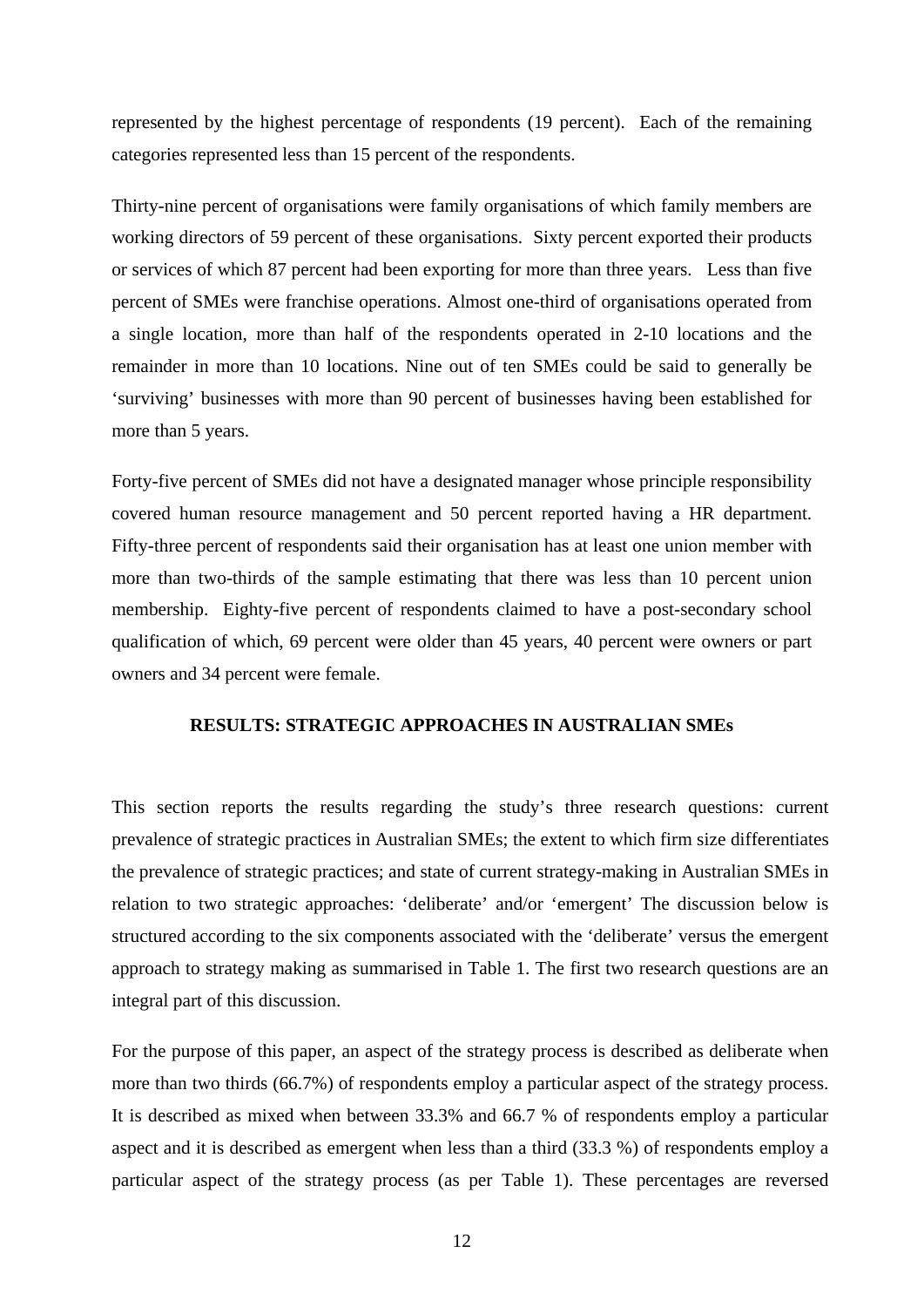depending upon the nature of the direction of the scale of the particular questions regarding the strategy process, for example, a low percentage in relation to the component 'organisational boundaries' (see Table 4) will constitute a 'deliberate' approach.

## *Component 1: Strategic/business plans*

The extent to which strategic thinking and action are undertaken with the use of a framework of a written business plan (the strategy aspect of strategic/business plan**s**) comprises four questions in the survey, including: the extent to which the SME utilises a strategic plan; the establishment of a business/operational plan, the extent to which the resulting plans for planning the ongoing performance of the SME are written; and which formal statements the SME has compiled and maintained - vision, mission and statement of values. The results are summarised in Table 2.

| <b>Survey questions</b>                                                                                         | f          | %        | <b>Size</b>       |                    | <b>Chi-Square</b> |
|-----------------------------------------------------------------------------------------------------------------|------------|----------|-------------------|--------------------|-------------------|
|                                                                                                                 |            |          | <b>Small</b><br>% | <b>Medium</b><br>% |                   |
| The extent to which the firm<br>employs a strategic plan                                                        |            |          |                   |                    | 32.645*           |
| Does not have a strategic plan                                                                                  | 132        | 11       | 13                | 9                  |                   |
| Has a strategic plan, but it's<br>not written down                                                              | 243        | 20       | 26                | 15                 |                   |
| Has a written strategic plan but 132<br>it's not use to develop<br>operational plans                            |            | 11       | 10                | 11                 |                   |
| Has a written strategic plan<br>that is used to develop<br>operational plans and drive day<br>to day operations | 711        | 58       | 51                | 65                 |                   |
| Established a                                                                                                   | 993        | 81       | 79                | 84                 | 5.455*            |
| business/operational plan                                                                                       |            |          |                   |                    |                   |
| Are the resulting plans:                                                                                        |            |          |                   |                    | 63.817*           |
| All written<br>Some are written                                                                                 | 554<br>429 | 54<br>42 | 42<br>52          | 66<br>33           |                   |
| None is written                                                                                                 |            |          |                   |                    |                   |
|                                                                                                                 | 36         | 4        | 6                 | 1                  |                   |
| Which of the following does the                                                                                 |            |          |                   |                    |                   |
| company have in written format:                                                                                 |            |          |                   |                    |                   |
| Vision statement                                                                                                | 188        | 37       | 29                | 44                 | 5.956*            |
| <b>Mission statement</b>                                                                                        | 228        | 44       | 54                | 33                 | 64.818*           |
| Statement of values                                                                                             | 72         | 14       | 10                | 19                 | 9.456*            |
| All of the above                                                                                                | 27         | 5.2      | $\overline{7}$    | 4                  | 3.083             |

#### **Table 2 Strategic plans evident in Australian SMEs**

 $*P<0.05$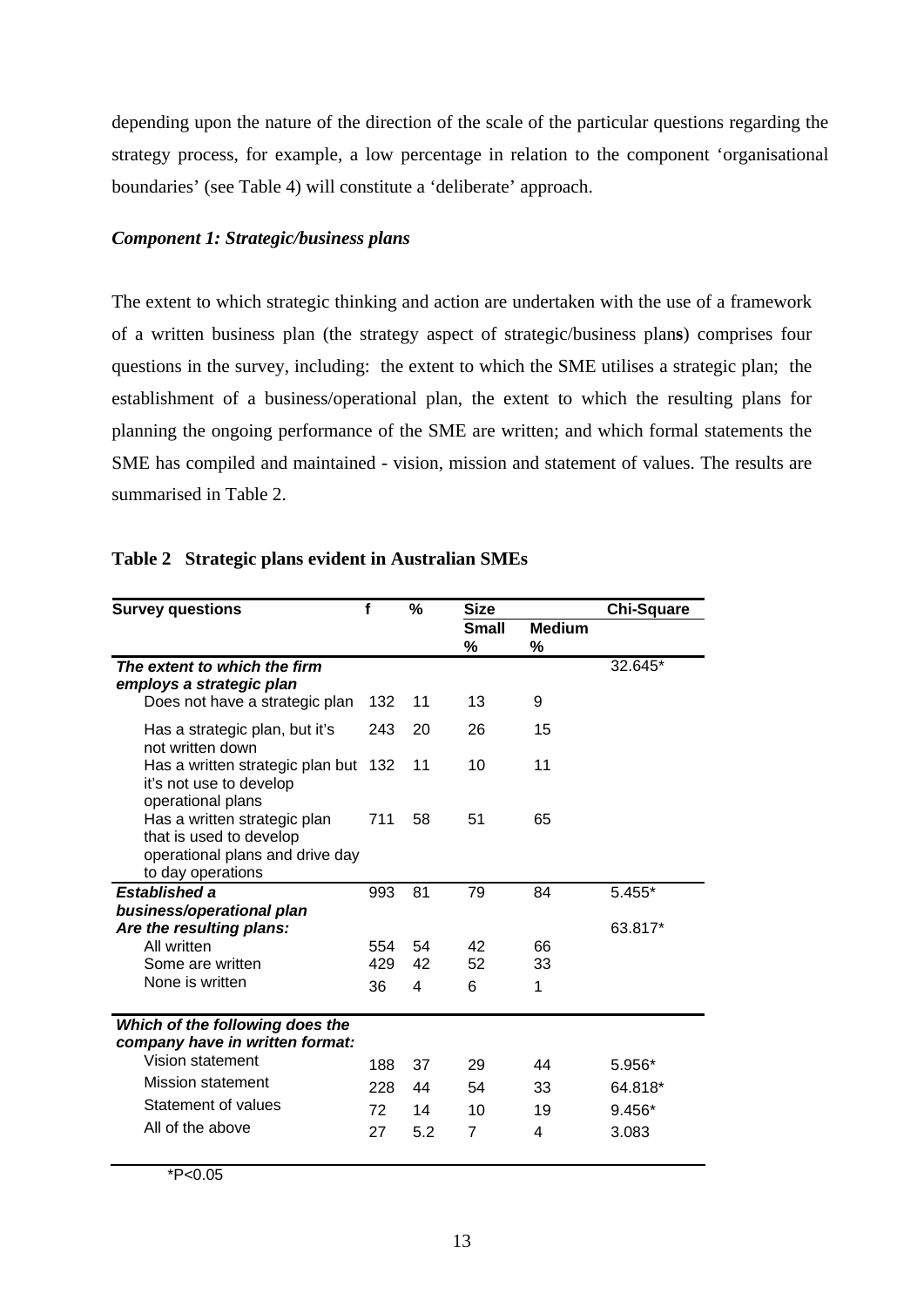There was a high level of evidence of the use of strategic/business plans in relation to 3 of the 4 practices in Table 2. The results indicate some large effects across the two firm sizes. Medium size firms were more likely to engage in strategic/business planning than their smaller counterparts. Overall 69 percent of SMEs reported having a written strategic plan (62 percent of small compared to 76 percent of medium enterprises); 81 percent of SMEs have established a business/operational plan (79 percent of small compared to 84 percent of medium enterprises), 96 percent of SMEs indicated that the resulting plans are either all written or some are written (94 percent of small compared to 99 percent of medium enterprises).

Eighty-one percent of SMEs have either a written vision or mission statement. The strategic practices less commonly employed encapsulate a statement of values (14 percent). There was some size effect where small firms were less likely to engage in the formalisation of a vision statement and statement of values. However the opposite was true regarding the formalisation of a mission statement.

# *Component 2: Nature of the process of analysis*

The *process of analysis* comprises three questions in the survey. These questions provides relevant information regarding the extent to which structured analysis precede decision. This component includes the questions: the areas for which the SME set aside time at least once per year, specifically to plan for ongoing performance; the tools and/or techniques the SME employs to help compile strategy; and the areas analysed and included in the overall strategy for the ongoing well being and growth of the business.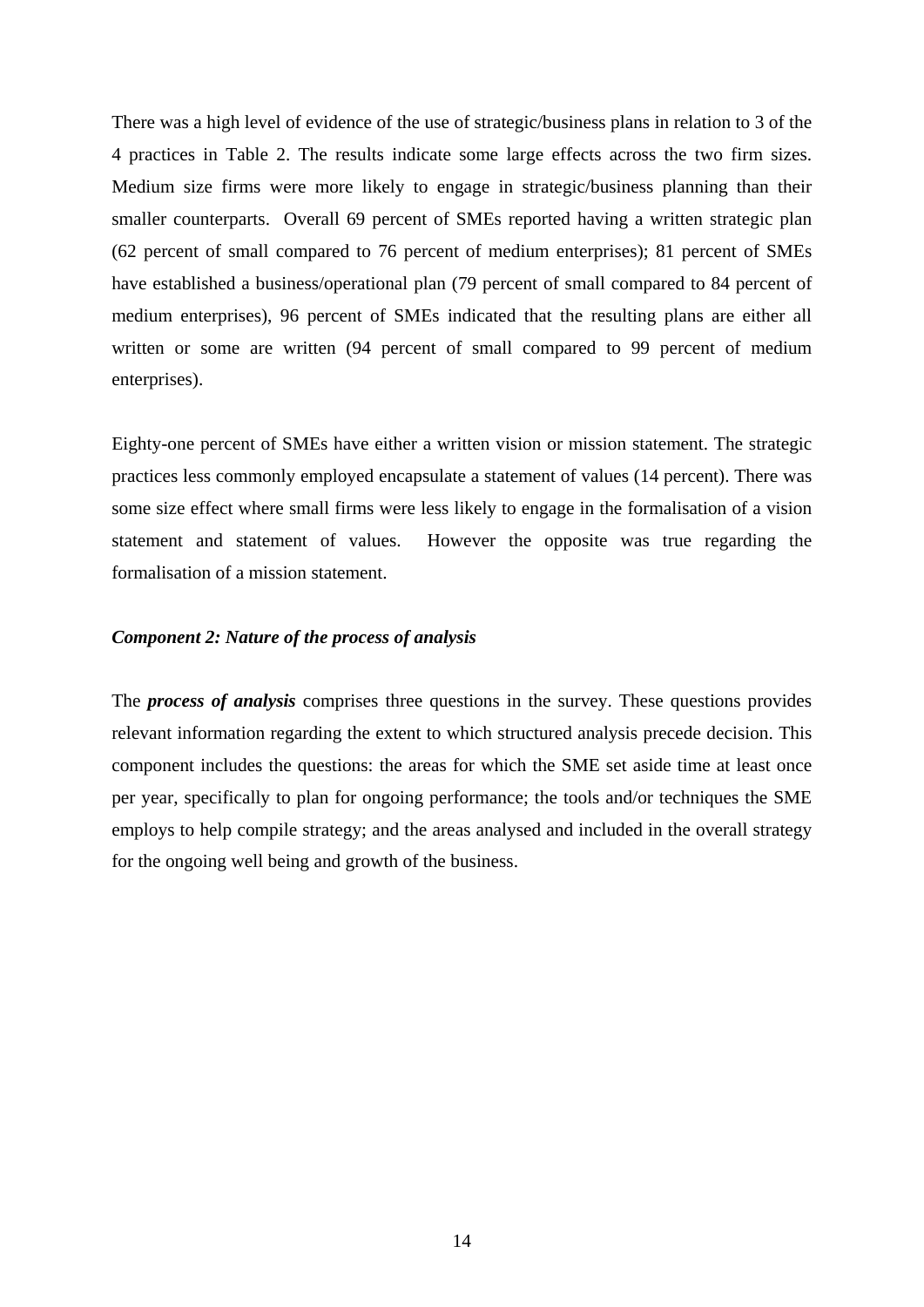# **Table 3 Process of strategic analysis within Australian SMEs**

| <b>Survey Questions</b>                               | f          | %        | <b>Size</b>  |          | <b>Chi-Square</b> |
|-------------------------------------------------------|------------|----------|--------------|----------|-------------------|
|                                                       |            |          | <b>Small</b> | Medium   |                   |
|                                                       |            |          | %            | %        |                   |
| Areas of planning for ongoing                         |            |          |              |          |                   |
| performance<br>Financial                              | 923        | 93       | 94           | 93       | 0.305             |
| Human resources                                       | 740        | 76       | 70           | 82       | 18.224*           |
| Marketing                                             | 743        | 75       | 72           | 79       | $6.527*$          |
| Sales                                                 | 684        | 70       | 70           | 71       | 0.274             |
| Technology (including IT)<br>Production/manufacturing | 680<br>658 | 69<br>48 | 62<br>46     | 77<br>49 | 25.998*<br>0.526  |
|                                                       |            |          |              |          |                   |
| <b>Tools/Techniques to help compile</b>               |            |          |              |          |                   |
| strategic plans                                       |            |          |              |          |                   |
| Spreadsheets                                          | 905        | 74       | 74           | 75       | 0.218             |
| Brainstorming                                         | 860        | 70       | 68           | 72       | $-0.047$          |
| SWOT analysis                                         | 713        | 58       | 50           | 66       | 29.430*           |
| External consultants/experts                          | 456        | 37       | 33           | 41       | $9.063*$          |
| Financial software planning tools                     | 360        | 29       | 26           | 33       | 7.076*            |
| Business planning software                            | 156        | 13       | 10           | 15       | 5.590*            |
| Competitive Performance Matrix (CPM)                  | 140        | 11       | 9            | 14       | 8.172*            |
| Internal Factor Evaluation IFE) Matrix                | 132        | 11       | 9            | 13       | 4.094*            |
| <b>External Factor Evaluation (EFE) Matrix</b>        | 129        | 11       | 6            | 14       | 20.805*           |
| <b>TOWS</b> analysis                                  | 96         | 8        | 6            | 9        | 3.083             |
| Porter Five Forces Model Analysis                     | 78         | 6        | 5            | 8        | $3.862*$          |
| Areas of analysis in overall strategy                 |            |          |              |          |                   |
| Firms financial circumstances                         | 965        | 81       | 80           | 81       | 3.037             |
| Firm's current sales performance                      | 789        | 65       | 65           | 65       | 0.003             |
| Firm's competitors                                    | 711        | 58       | 57           | 59       | 0.333             |
| Firm's future sales performance                       | 690        | 57       | 56           | 58       | 3.487             |
| The firm's human resources/staff                      | 689        | 57       | 54           | 60       | 5.136*            |
| Firm's future marketing requirements                  | 693        | 56       | 55           | 58       | 1.070             |
| Firm's current marketing requirements                 | 660        | 54       | 50           | 57       | $6.279*$          |
| Recruitment requirements                              | 614        | 51       | 47           | 54       | $6.325*$          |
| External technology trends (other than                | 495        | 41       | 33           | 48       | 25.445*           |
| computer specific)                                    |            |          |              |          |                   |
| Federal government policies                           | 482        | 40       | 38           | 40       | 0.723             |
| State government policies                             | 458        | 37       | 35           | 40       | 2.534             |
| International trends and events                       | 459        | 37       | 35           | 40       | 3.540             |
| Firm's current                                        | 444        | 36       | 35           | 37       | 0.356             |
| production/manufacturing/service<br>circumstances     |            |          |              |          |                   |
| Firm's future                                         | 408        | 33       | 28           | 37       | 17.163*           |
| production/manufacturing/service                      |            |          |              |          |                   |
| performance                                           |            |          |              |          |                   |
| External computer technology trends                   | 363        | 30       | 28           | 32       | 2.100             |
| Internet specific technology trends                   | 315        | 26       | 23           | 29       | $6.361*$          |
| Local government policies                             | 231        | 19       | 18           | 21       | 4.360             |

 $*P<0.05$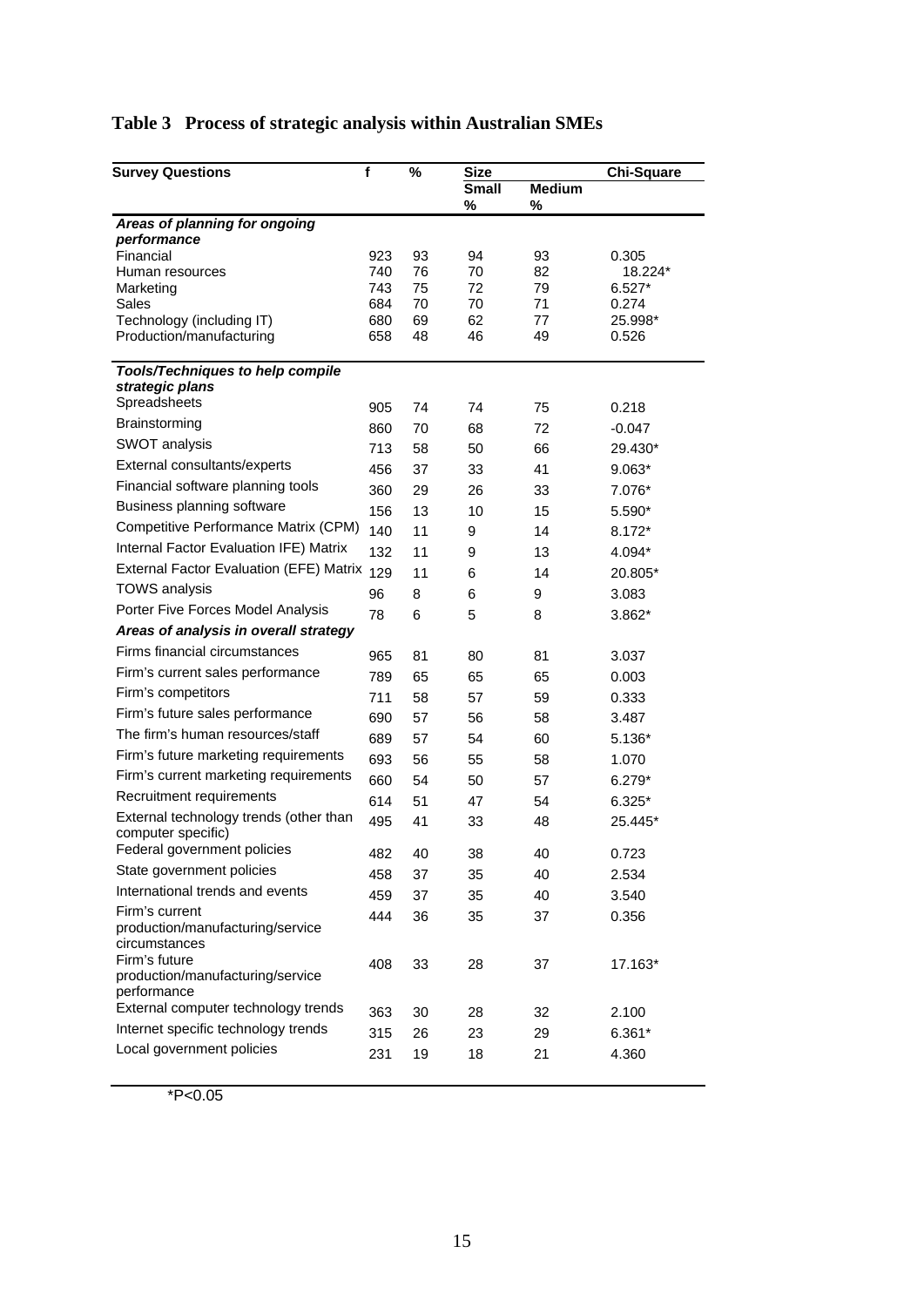At first glance, Table 3 reveals a generally high level of inclusion of various planning areas for the ongoing success of the business (5 of the 6 areas stated in the survey). Half of the planning areas shows influence of firm size where medium size firms include the areas of human resources, marketing and technology to a greater extent than small firms.

The most popular strategy tools/techniques included well known formal tools including spreadsheets (74 percent); brainstorming (70 percent) and SWOT analysis (58 percent). SMEs' high engagement in these three formal tools/techniques are indicative of a deliberate approach to the component 'process of analysis', despite SMEs' propensity to shy away from less well known sophisticated tools/techniques (6 percent to 33 percent of usage of all other tools/techniques). Furthermore, medium enterprises employ eight of the eleven tools to a significantly greater extent than small organisations.

The trend in relation to the inclusion of various areas of analysis in the overall strategy tended to be lower when compared to the other strategic approaches reported on so far. A high level of inclusion of only one area of analysis was revealed– the firm's financial circumstances. A moderate level of inclusion was found in relation to twelve of the seventeen areas (36 percent to 65 percent) and a low level of inclusion in the remainder four areas (18 percent to 33 percent).

In view of these results, it appears that SMEs display a moderate to high preference for decisions and actions to be preceded by analysis in a staged manner, in other words, in line with a deliberate approach.

#### *Component 3: Nature of organisational boundaries*

Organisational boundaries from the deliberate perspective, refer to whether those involved in strategic discussions reflect the boundaries of the organisation as a whole and between formulators and implementers; and from the emergent perspective whether those involved in strategic discussions are from anywhere within the organisation and without it.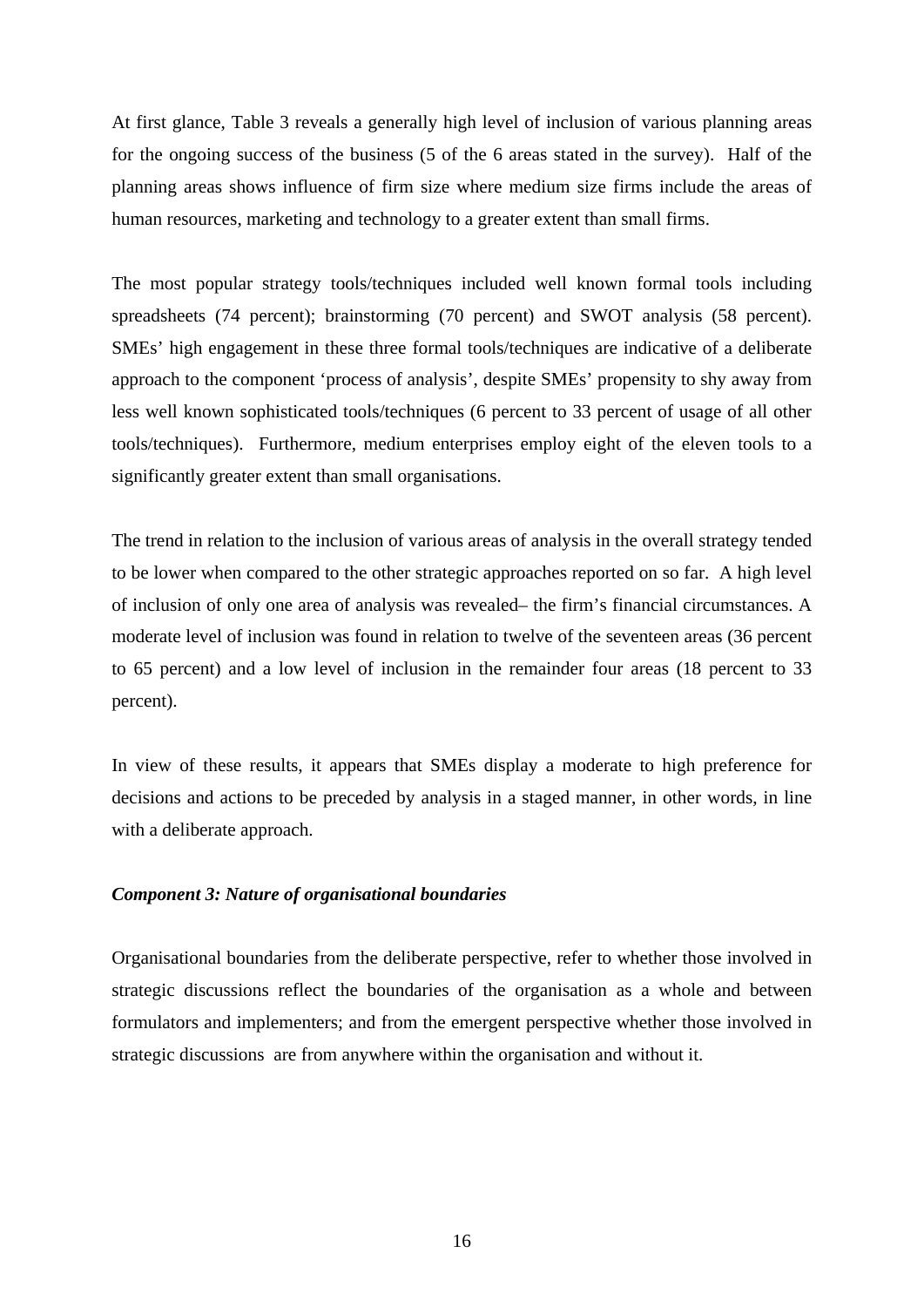| <b>Survey Questions</b>                   | f   | $\%$ | <b>Size</b>  |               | Chi-<br><b>Square</b> |
|-------------------------------------------|-----|------|--------------|---------------|-----------------------|
|                                           |     |      | <b>Small</b> | <b>Aedium</b> |                       |
| People involved in the strategic planning |     |      |              |               |                       |
| process:<br>Chief executive               |     |      |              |               |                       |
| Others players in firm:                   | 794 | 64.8 | 53.9         | 75.4          | 61.947*               |
|                                           |     |      |              |               |                       |
| Financial manager                         | 752 | 61.3 | 48.2         | 74            | 86.442*               |
| Board of directors                        | 587 | 47.8 | 43           | 52.4          | 10.945*               |
| Middle managers                           | 578 | 47   | 38.5         | 55.6          | 35.722*               |
| Sales manager                             | 498 | 40.5 | 36.7         | 44.2          | 7.239*                |
| Marketing manager                         | 473 | 38.6 | 29.6         | 47.3          | 40.774*               |
| Individual company directors              | 471 | 38.4 | 38.4         | 38.5          | 2.911                 |
| Human Resource Manager                    | 453 | 36.9 | 23.3         | 50            | 94.052*               |
| Production manager                        | 362 | 30   | 28.8         | 32.2          | 0.829                 |
| IT manager                                | 318 | 25.9 | 14.4         | 37            | 82.085*               |
| <b>External consultants</b>               | 261 | 21.2 | 15.9         | 26.4          | 20.535*               |
| <b>Supervisors</b>                        | 225 | 18.4 | 13.9         | 22.9          | 16.579*               |
| All staff                                 | 182 | 14.9 | 12.3         | 17.4          | $6.274*$              |
| <b>Players outside firm:</b>              |     |      |              |               |                       |
| Knowledgeable friends                     | 156 | 12.7 | 11.4         | 14            | 1.872                 |
| Company's auditors                        | 138 | 11.2 | 7.4          | 14.9          | 17.177*               |
| Knowledgeable family members              | 99  | 8.1  | 6.4          | 9.6           | 4.165*                |

#### **Table 4 Nature of organisational boundaries in Australian SMEs**

When observing the component 'organisational boundaries', the trend in SMEs overall and in small and medium enterprises respectively, is to mainly involve people in the strategic process who are within the boundaries of the organisation. It is clear that the CEO is the main player in the strategic process (65 percent), with the financial manager also playing an important part (61 percent). Furthermore, there is a moderate involvement of other players in the firm (ranging from 15 percent to 50 percent) and a very low participation of external players (less than 22 percent). It is also evident that medium enterprises include 13 of the 16 participants listed in Table 4 to a significantly greater extent than small enterprises.

### *Component 4: Use of setting objectives*

This section reports the degree to which the setting of objectives is a formal, central and referred to part of the strategic process in Australian SMEs.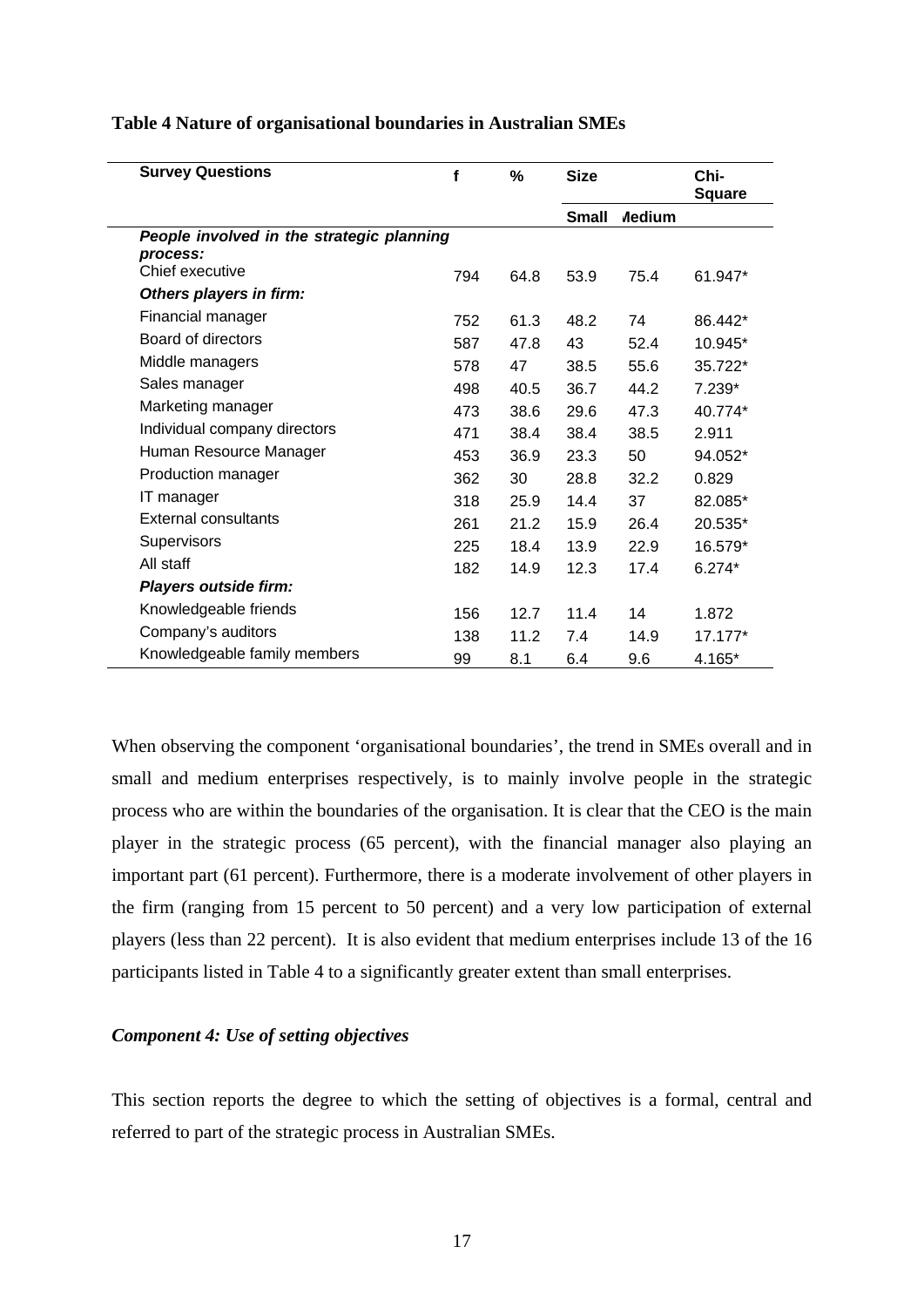# **Table 5 Use of setting objectives in Australian SMEs**

| <b>Survey Question</b>             |     | %  | <b>Size</b>  |               | <b>Chi-Square</b> |
|------------------------------------|-----|----|--------------|---------------|-------------------|
|                                    |     |    | <b>Small</b> | <b>Medium</b> |                   |
|                                    |     |    | %            | %             |                   |
| Have specific goals and objectives | 980 | 95 | 92           | 98            | 18.966*           |
| been identified as part of         |     |    |              |               |                   |
| strategic/bus plan?                |     |    |              |               |                   |

 $*P<0.05$ 

*Objective setting* is an integral part of the strategy process in respondent organisations as is evident from their response to the component 'use of setting objectives'. Ninety-five percent of SMEs overall, as well as small and medium enterprises respectively, reported that they have identified goals and objectives as part of the strategic/business plan. However medium enterprises have done this to a significantly greater degree than small enterprises. SMEs therefore employ a more deliberate approach in relation to this component.

# *Component 5: Outcome review*

This section reports the extent to which Australian SMEs review outcomes against decisions and objectives and whether this is done periodically, and possibly scheduled.

| <b>Survey Questions</b>                                                                                                         |     | ℅  | <b>Size</b>       |                    | <b>Chi-Square</b> |
|---------------------------------------------------------------------------------------------------------------------------------|-----|----|-------------------|--------------------|-------------------|
|                                                                                                                                 |     |    | <b>Small</b><br>% | <b>Medium</b><br>℅ |                   |
| Has the business altered its<br>practices in order to achieve the<br>goals and objectives identified in<br>the strategy process | 179 | 55 | 51                | 50                 | 1.803             |
| How often are plans subsequently                                                                                                |     |    |                   |                    |                   |
| reviewed                                                                                                                        |     |    |                   |                    |                   |
| Weekly                                                                                                                          | 78  | 8  | 8                 | 8                  | 27.340*           |
| Monthly                                                                                                                         | 372 | 36 | 37                | 36                 |                   |
| Quarterly                                                                                                                       | 341 | 33 | 29                | 37                 |                   |
| Annually                                                                                                                        | 159 | 16 | 15                | 16                 |                   |
| Other timing                                                                                                                    | 24  | 2  | 3                 |                    |                   |
| As circumstances require                                                                                                        | 48  | 5  | 8                 | $\mathcal{P}$      |                   |

# **Table 6 Outcome review evident in Australian SMEs**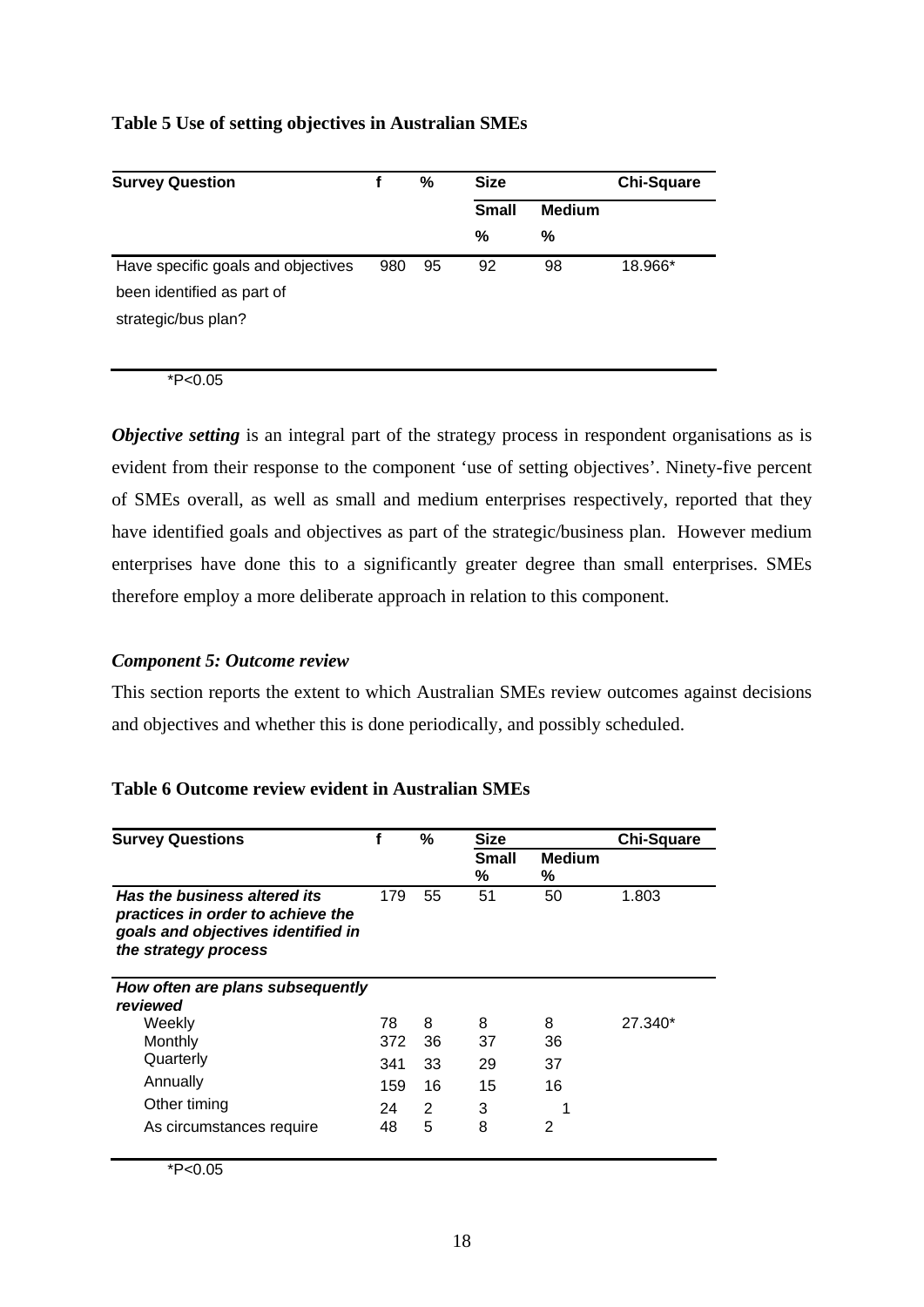In relation to the component 'outcome review', more than half of the respondents have altered their business practices in order to achieve their goals and objectives identified in process. Further to this component, more than 90 percent of respondents indicated that they review their plans periodically (either weekly, monthly, quarterly or annually). However medium enterprises (97 percent) review their plans significantly more often than small enterprises (89 percent). It therefore appears that SMEs employ a deliberate approach regarding this component.

#### *Component 6: Relevance of strategic plan*

The strategy component 'relevance of strategic plan' gives an indication of the mindset of SME manager in relation to the deliberate versus emergent continuum.

| Medium<br>% |
|-------------|
|             |
|             |
| $7.843*$    |
| 47.3        |
| 46.8        |
| 5.9         |
|             |

 $*P<0.05$ 

Ninety-four percent of respondents indicated that they view a strategic plan as either vitally important or important to the ongoing success of their business. It is therefore clear that respondents have a mindset commensurate with the deliberate approach.

#### **DISCUSSION: DELIBERATE OR EMERGENT?**

The results of this study support the notion of a deliberate approach to strategy-making in Australian SMEs. This is in line with Bahaee's (1992, p.199) 'synoptic' view of the strategic planning process. By synoptic, Bahaee (1992) is referring to a comprehensive proactive and logical approach whereby factors, such as internal and external environmental analysis; goal establishment, SWOT compilation and evaluation of alternatives are considered and compiled into a formal plan. Lyles et al. (1993) concur with the synoptic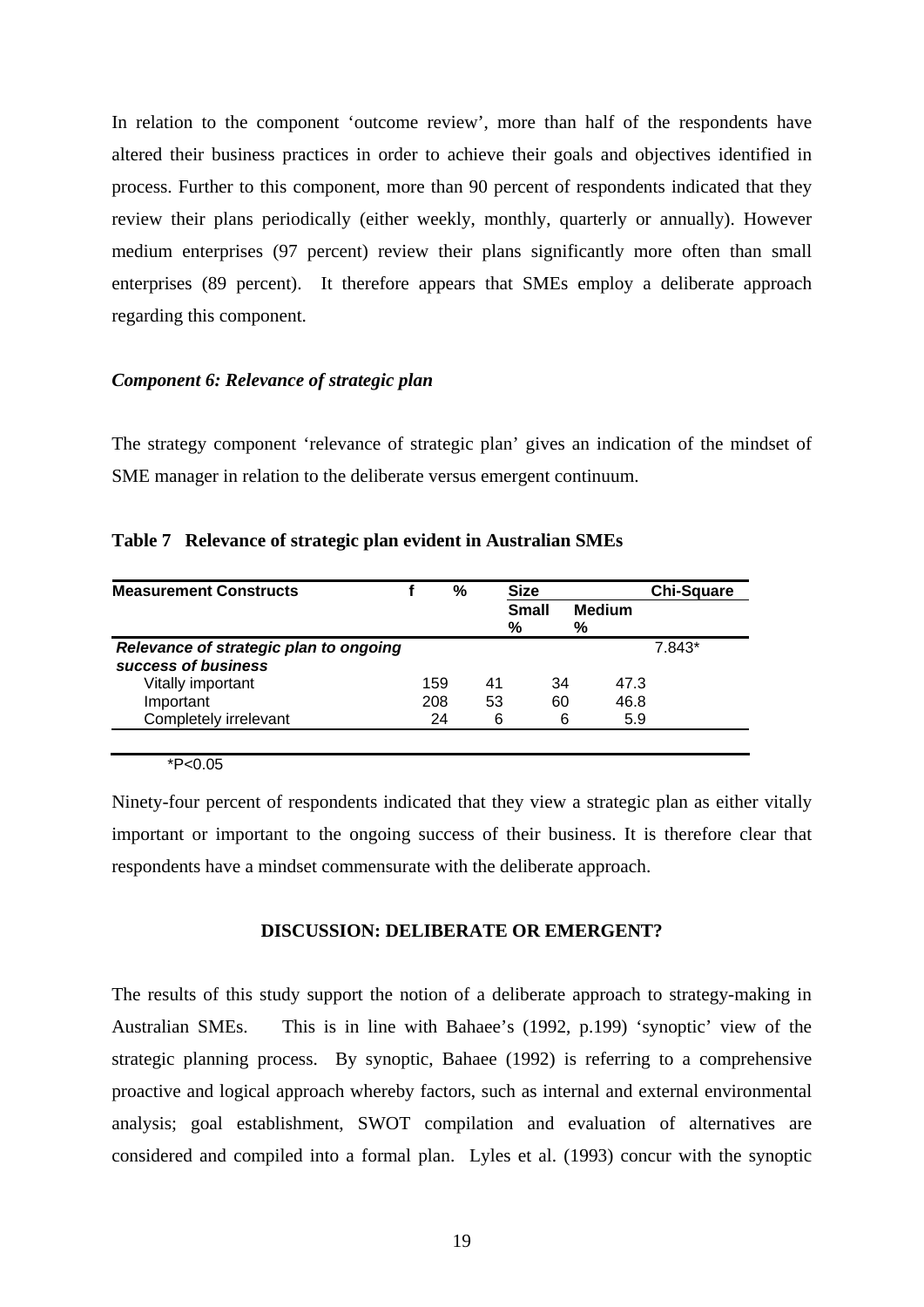view, citing Bracker Keats and Pearson's (1988) identification of eight planning components: objective setting; environmental analysis; SWOT analysis; strategy formulation; financial projections; functional budgets; operating performance measurement; and control procedures. Bahaee (1992) argues that the opposite view is characterised by a more incremental view.

The results of this study also align with Oxford (2000, p.16) views on the 'Classical School' of business strategy. Oxford (2000) argues that its roots stem from a military strategy model, and views it as incorporating the three prescriptive schools of strategic thought espoused by Mintzberg, Ahlstrand and Lampel (1998) being design, planning and positioning (Oxford 2000, p.25). Oxford (2000, p.16), further states that this model has never been replaced by a more comprehensive or 'better' alternative view of business strategy.

The 'Classical School' and hence the deliberate approach, has been significantly criticised from 'at least three directions' (Oxford 2000). This criticism includes that: companies using the classical strategic management approach have not necessarily been more successful than those who did not; that the classical approach is suitable for large firms rather than smaller ones; and that the classical model was too closely allied with military-style thinking and failed to incorporate views of strategic thinking adopted from other fields such as psychology and sociology (Oxford 2000).

The results of our study seem to refute the second criticism that the classical approach is suitable for large firms rather than smaller ones since a high level of evidence of the use of strategic/business plans has been found. Furthermore, the results reveal a generally high level of inclusion of various planning areas for the ongoing success of the business. In relation to strategy tools, the most popular strategy tools/techniques included well known formal tools including spreadsheets, brainstorming and SWOT analysis. SMEs' high engagement in these three formal tools/techniques are indicative of a deliberate approach to the component 'process of analysis' measured in this study (Bahaee 1992; Lyles et al. 1993 and Oxford 2000).

Furthermore, the results were indicative of a trend in SMEs overall and in small and medium enterprises respectively, to mainly involve people in the strategic process who are within the boundaries of the organisation. The CEO features as the main player in the strategic process, with the financial manager also playing an important part. Only a moderate involvement of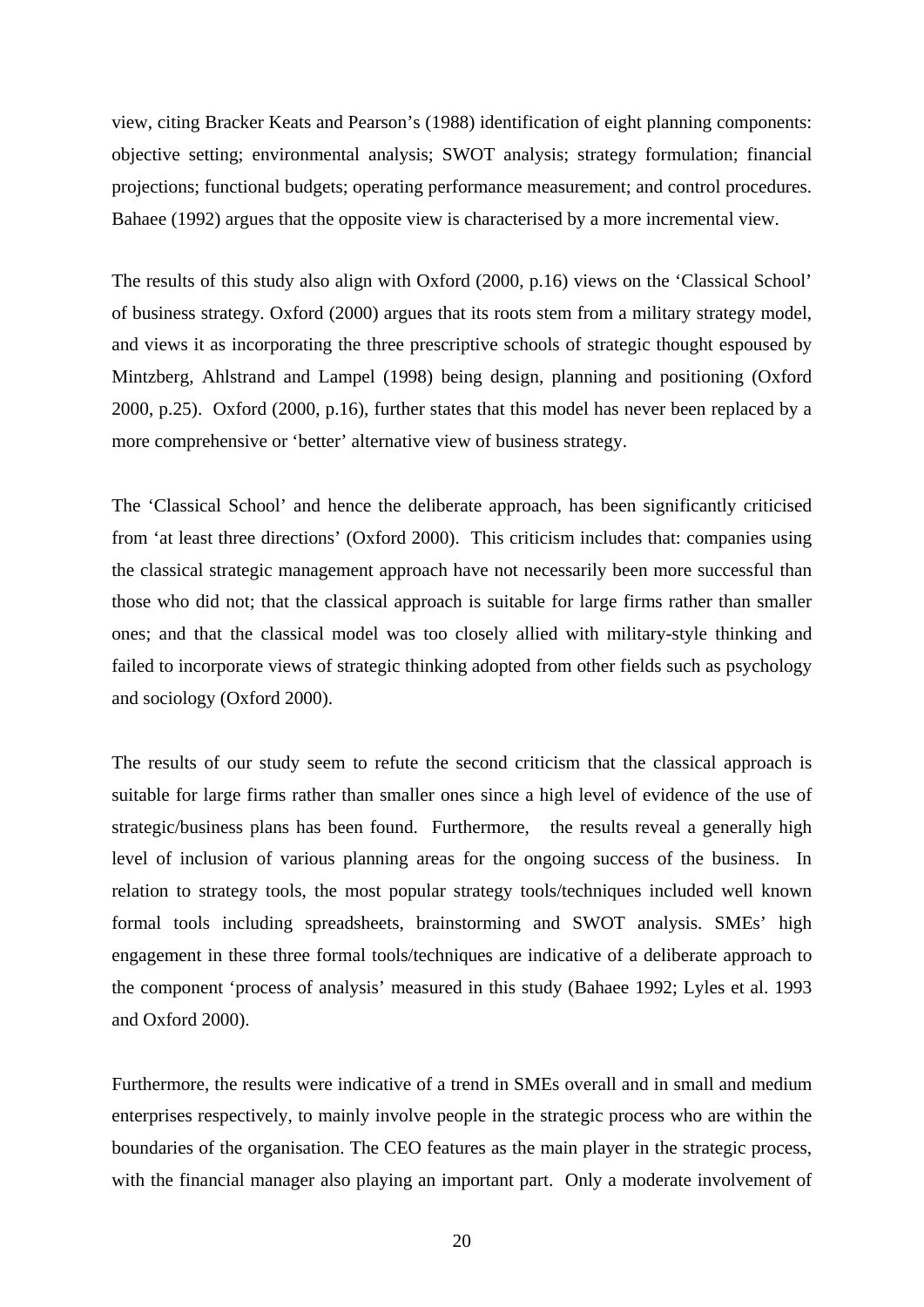other players in the firm was found and a very low participation of external players. This scenario is in line with a deliberate approach to strategy-making.

Overall, SMEs overwhelming indicated that they have identified goals and objectives as part of the strategic/business plan. The majority of SMEs have also altered their business practices in order to achieve their goals and objectives identified in process. Furthermore, SMEs overwhelmingly indicated that they review their plans periodically (either weekly, monthly, quarterly or annually).

The results indicated that the majority of SMEs have either a written vision or mission statement, even though a statement of values was prevalent in the minority of SMEs. Furthermore, it seems that SMEs display a moderate to high preference for decisions and actions to be preceded by analysis in a staged manner, in other words, in line with a deliberate approach.

What could explain the overwhelming use of a deliberate approach in Australian SMEs? We suggest that specific triggers for Australian SMEs to adopt a deliberate planning approach could be the fact that most teaching programs are based on formal business planning (Harris et al. 2000) and 70% of respondents in our survey reported they possessed either an undergraduate degree (23%), a postgraduate diploma or certificate (18%) or a postgraduate degree (29%). For example, mission and vision statements, and the deliberate approach to strategic planning processes are prominently highlighted in marketing texts as forming the base for formulating marketing strategy (Czinkota & Ronkainen 2007; Hooley, Piercy & Nicoulaud 2008; Kotler 2003; Kotler, Armstrong, Brown, L & Adam 1998; Summers,Gardiner, Lamb and Hair 2005). Furthermore, management texts espouse an approach which includes: setting or reviewing mission and vision statements; analysing (usually through a SWOT analysis) the external and internal environments; and then formulating, implementing and monitoring appropriate strategies. Goal setting is usually regarded as an integral and formal part of the process. Thus there is considerable overlap between this approach and that outlined by David (2007). Dr Fred David is the sole author of three widely used text books on strategic management, the first of which was published in 1986, and which are all on a two-year revision cycle (David 2007). These texts are stated to have been used in many prestigious institutions, including Harvard University, Duke University and Johns Hopkins University.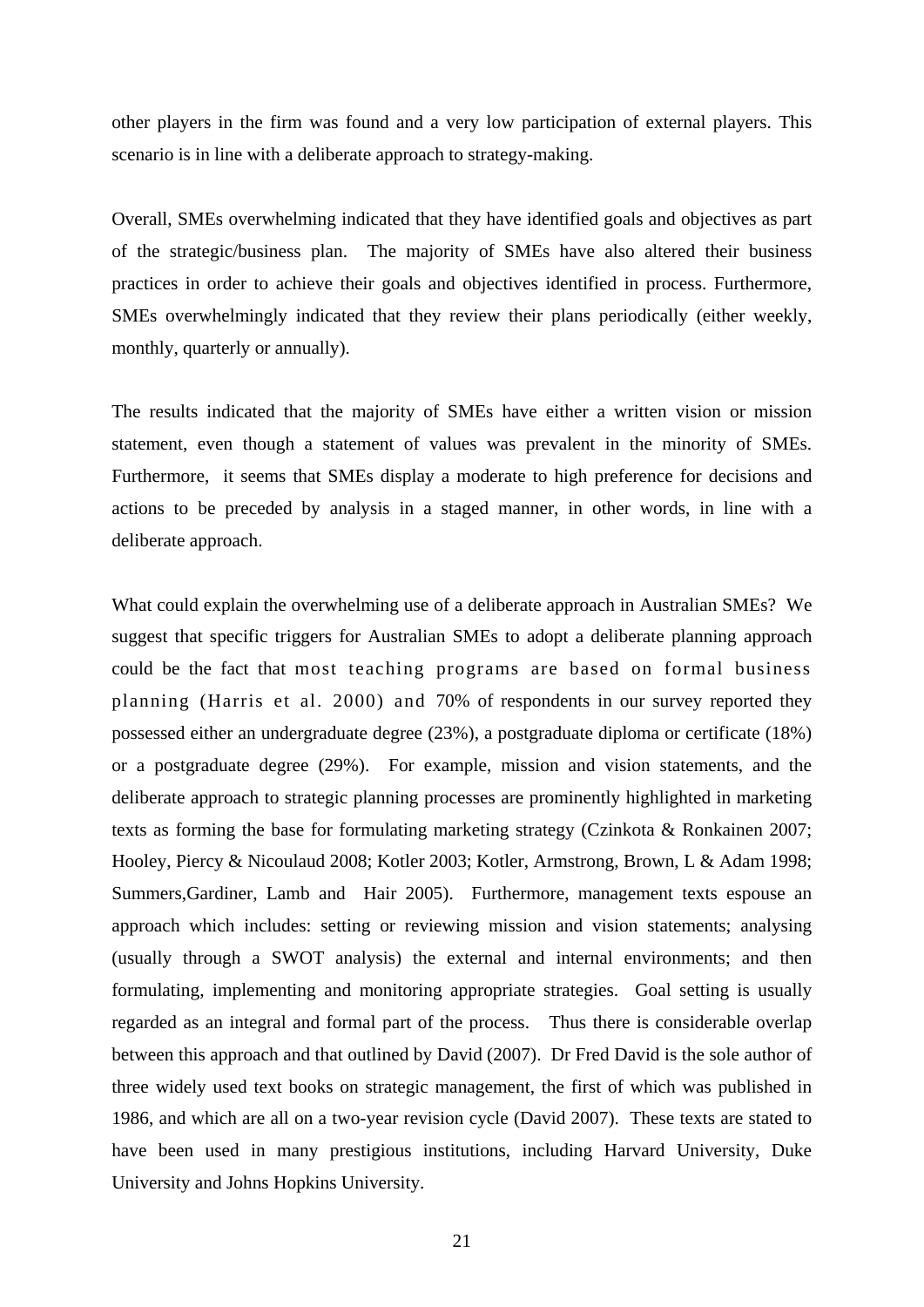Many Australian universities also prescribe this text in their Business strategy courses. The text is estimated to be read by 90,000 students annually, and has been translated into multiple languages (David 2007). Logically the 'normative' approach taken by David (2007) and other strategic management texts (for example Samson and Daft 2005) would be widely adopted, and very influential. For example, David (2007, p.5) defines the strategic management process as 'consisting of three stages: strategy formulation, strategy implementation, and strategy evaluation'. Furthermore, text books such as the text by David (2007) highlights the importance of defining a mission and vision statement, performing an internal and external audit, conducting SWOT and other analyses, establishing long term goals, and evaluating, implementing and monitoring the resultant strategies. These texts also provide a highly detailed overview of a variety of tools available for strategic analysis, including SWOT and TOWS matrices, Internal Factor analysis (IFE) and External Factor Analysis (EFE) matrices, the Boston Consulting Group (BCG) matrix and others. Porter's five forces competitive model is discussed as is the resource-based model, and the comprehensive nature of the text is clearly a factor in its wide use as an academic teaching tool.

Furthermore, 60 percent of the respondents that reported they possessed an undergraduate degree, a postgraduate diploma or certificate or a postgraduate degree, claimed that their main source of ideas about management came from their management training. It is therefore logical to conclude that this approach would be forming the basis of strategic planning approaches for significant percentage Australian SMEs.

However, there is another source of information and guidance about strategic planning that could certainly be used by (especially) SMEs. These are the 'popular' books about business (and marketing) strategy, typically written by high profile business people (for example Lee Iacocca), and especially self-made millionaires, such as Sir Richard Branson, who project a 'you too can be successful like I am if you follow my example' approach. The academic validity of these would clearly depend on whether they have been appropriately reviewed, and/or based on sound scientific research, but they are typically written to appeal to nonacademically oriented people, especially those for whom the idea of reading a text book could be highly unattractive. At least some SME owners could be assumed to be included under this category.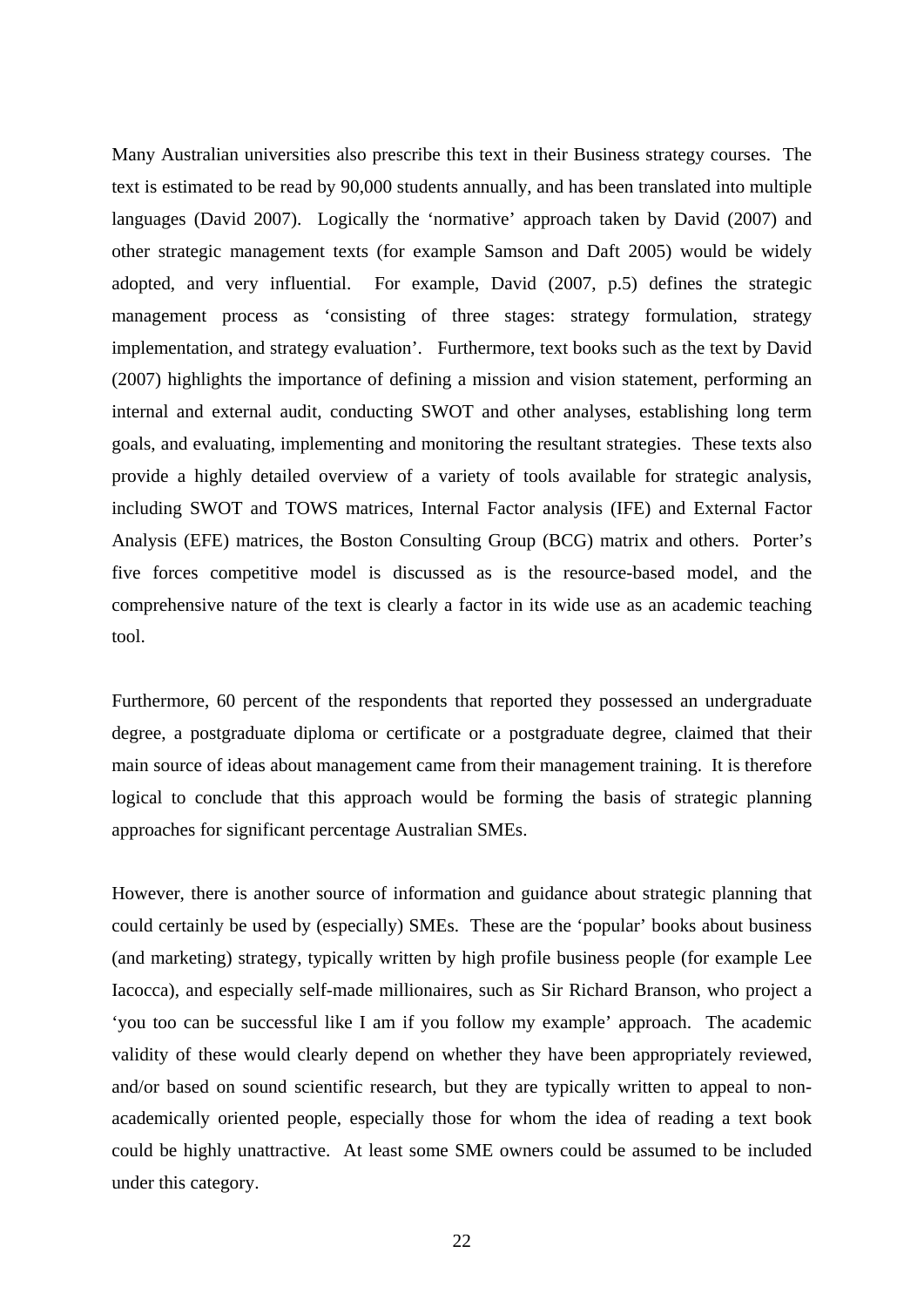Another factor responsible for the trend towards deliberate strategy-making approaches in Australian SMEs, could be the fact that this type of planning approaches are more suitable to mature business contexts (Mintzberg and Waters 1985). In our sample, nine out of ten SMEs could be said to generally be 'surviving' businesses with more than 90 percent of businesses having been established for more than 5 years.

It is clear from the discussion above, that traditionally, management literature assumes that large firms apply a rational and deliberate strategic planning process as a means to achieve the goal of profit maximisation (Legge 2005). Methods like SWOT analysis (an analysis of an enterprise's Strengths, Weaknesses, Opportunities and Threats) are used to analyse markets and organisations, resulting in formal written strategies. However, several authors argue that small and large firms may differ in their strategic planning, (implicitly or explicitly) applied to reach their respective organisational goals. The assumption of deliberate strategy formulation implies that employers will establish which information they require, obtain this information, correctly interpret it, and use it to arrive at an optimal strategy given the available information. However, Mintzberg and Waters (1985) and Legge (2005) argue that strategy formulation may be more of an emergent process than a deliberate one (in smaller organisations). Small firms have less experience and a more limited capacity for the acquisition of knowledge, which leads Nooteboom (1993) to conclude that small firms are more bounded in their rationality than large firms are.

This lack of experience and limited capacity is mostly due to a lack in human resources and management time. Day-to-day worries are often the result of the SME manager's participation in the production process (de Kok 2003). Formal management education and gaining management skills by co-operating with other managing employees are often limited and consequently the ability to use classical management tools properly is lacking (Lee 1995). According to Nooteboom (1993) small firms have less experience and routine in employee management activities owing to relatively few employees and not having to make Human Resources (HR) decisions on a regular basis.

The findings of our study, therefore clearly contradicts some previous studies' conclusions that large firms and SMEs strategic planning differ significantly. Harris, Forbes and Fletcher (2000) found that 'strategy-making in small firms is mainly emergent, adaptive and reliant on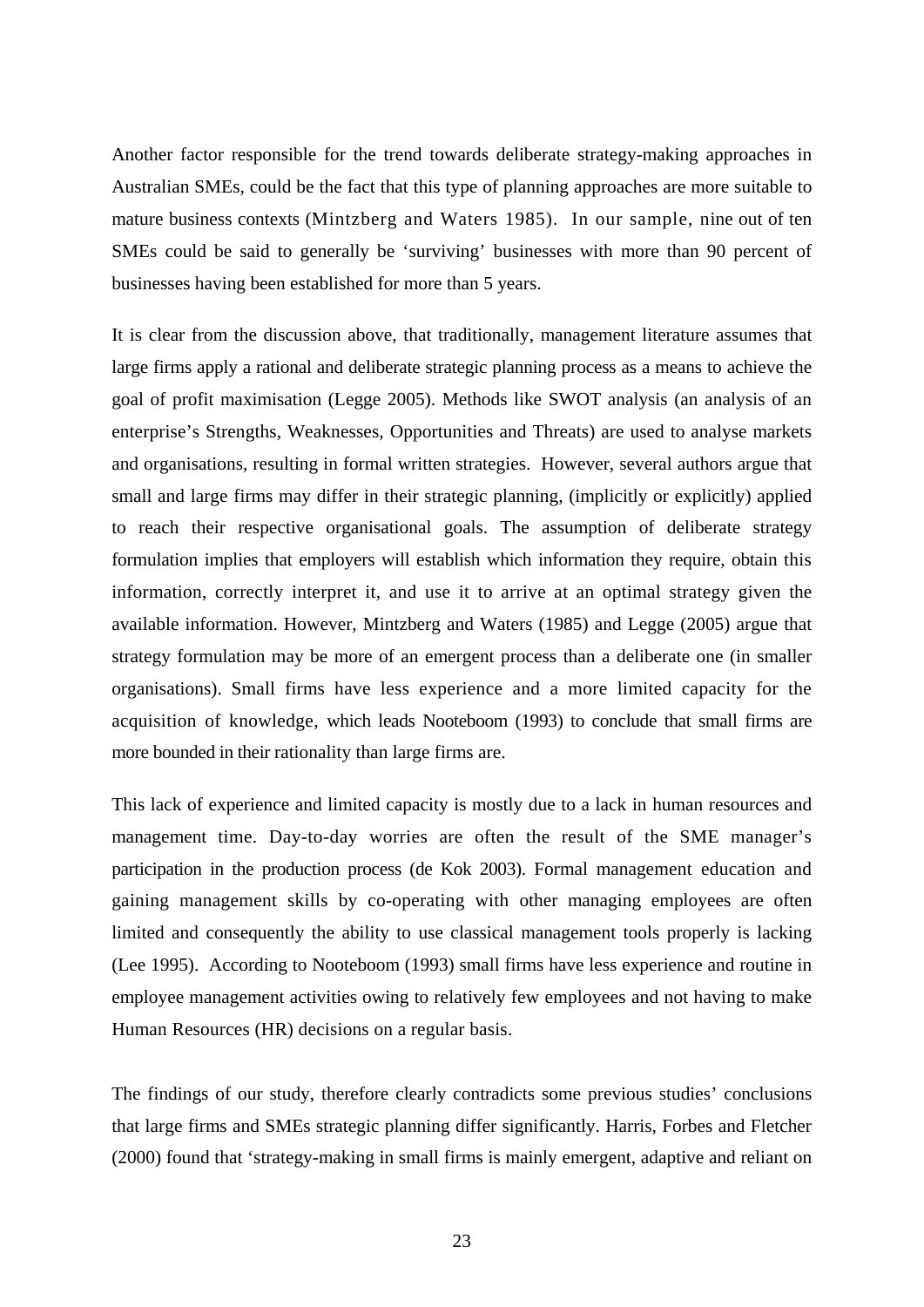personal relationships'. Furthermore, Verreynne (2006) questions the existence of a rational mode of strategy making in small firms. Mazzarol and Reboud (2006, p.263) similarly cite Robinson and Pearce (1984) who have the view that small firms' strategic planning is 'frequently chaotic and idiosyncratic in nature'. Mintzberg and Waters (1985), also cited in Mazzarol and Reboud (2006, p.263) view small firms as having an 'emergent' approach to strategy formulation, rather than one which is 'planned and systematic'. Kotey and Meredith (1997, p.40) state that owner/managers of small firms have a greater influence (than those of larger firms) on business strategy owing to their ability to 'override obstacles'.

Furthermore, it is true that large organisations are more likely to have the resources, technical knowledge and skills to implement formal strategic planning but the results presented here indicate that even though SMEs may not have these resources, they do have a deliberate planning mindset. Nine out of ten SMEs reported that they view a strategic plan as either vitally important or important to the ongoing success of their business.

However, what about the difference in strategy-making approached between medium and small firms? Our results indicate some large effects across the two firm sizes. Medium size firms were significantly more likely than their smaller counterparts, to: engage in strategic/business planning; establish a business/operational plan; and ensure resulting plans are either all written or some are written. The same size effect was found in relation to the engagement in the formalisation of a vision statement and statement of values, even though the opposite was true regarding the formalisation of a mission statement. Medium size firms: include the areas of human resources, marketing and technology to a greater extent than small firms; include almost all of the participants in the strategic planning process measured in this study to a significantly greater extent than small enterprises; employ the majority of planning tools to a significantly greater extent than small organisations; review their plans significantly more often than small enterprises; identify goals and objectives as part of the strategic/business plan to a greater degree than small enterprises. However, even though medium firms utilise these deliberate planning approaches to a greater extent than their smaller counterparts, the overall profile of strategy-making in small enterprises is also of a deliberate nature.

Could Australian SMEs be characterised as 'deliberate' or 'emergent' in their strategic approaches? Our study indicates that there is a definite trend in Australian SMEs to employ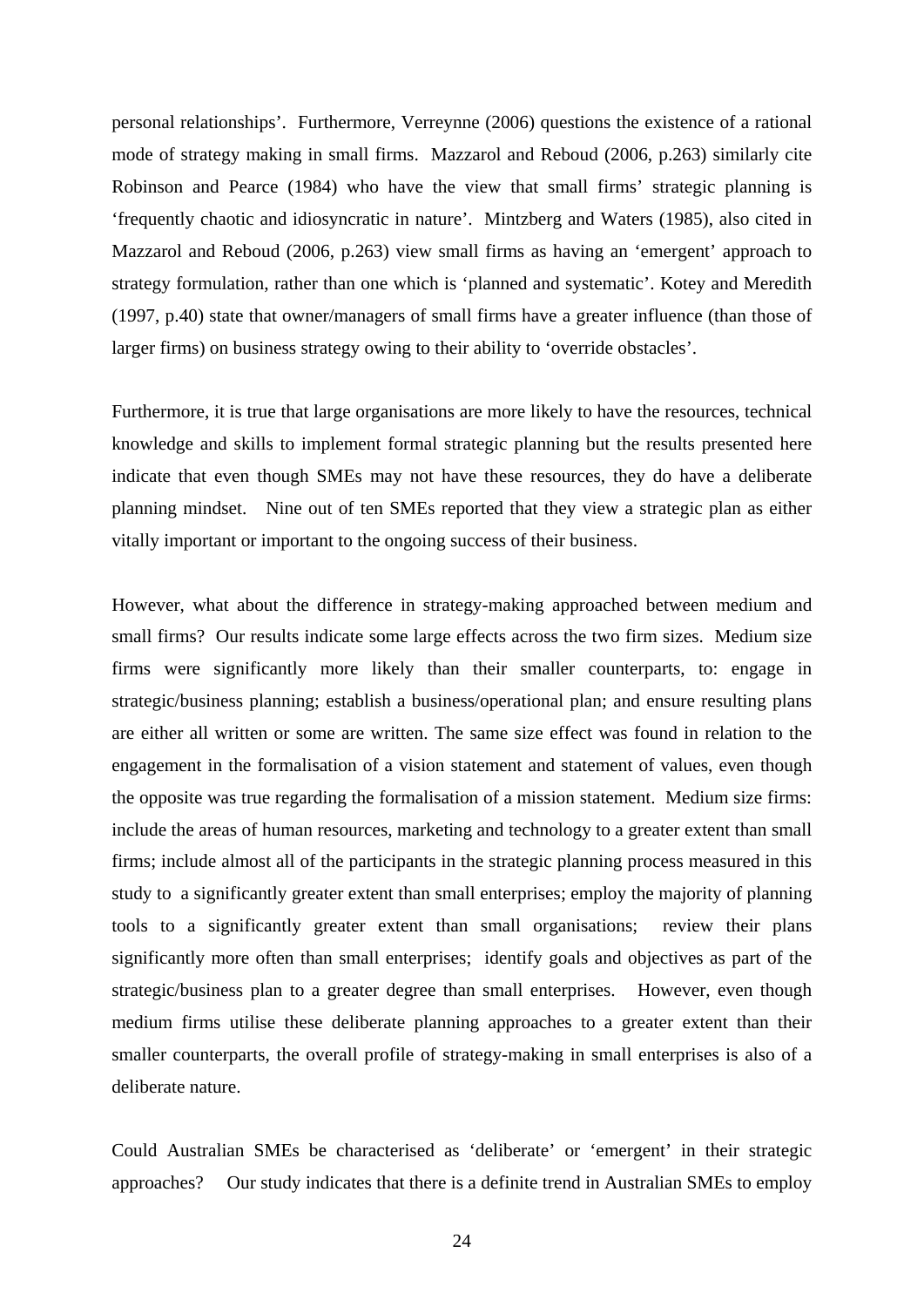a deliberate approach to strategy-making. However the strategy making process in respondent organisations is not 'only' deliberate. The results indicate shades of grey, since SMEs did show the propensity to shy away from the other less well known sophisticated tools/techniques measured in this study. Furthermore, regarding the inclusion of various areas of analysis in the overall strategy the results indicated even though the firm's financial circumstances was the main area of analysis in devising SMEs' strategies as per the deliberate approach (Bracker, Keats and Pearson' 1988), SMEs were less inclined to include a range of areas of analysis. A moderate level of inclusion was found in relation to twelve of the seventeen analysis areas measured with a low level of inclusion in only four areas. These results lend some support to Boyd and Reuning-Elliott's (1998, p.190) argument that the 'either (deliberate) –or (emergent)' debate is a 'false dichotomy', and that strategy-making should rather be considered on a single continuum. They suggest that normative planners would scan proactively, but incremental planners would do so only when needed.

#### **PRACTICAL IMPLICATIONS**

This study found that Australian SMEs tend to have a deliberate strategy-mindset and also engage in deliberate strategy-making practices. However, regardless of the reasons, SMEs are not fully taking advantage of the range of strategy-making tools available. Therefore, first, researchers and practitioners may find it valuable to develop tools that will naturally suit SME firms so that these tools can be of more value. Academics and tertiary institutions will be well advised to develop strategic management courses which also specifically focus on more emergent approaches designed for smaller firms including specially developed techniques and tools that are less time-consuming and expensive to use and more suited to smaller firms. This would enable SMEs to expand the range of strategy-making tools they employ.

Second, Australian SMEs clearly find value in utilising deliberate approaches to strategymaking (otherwise they would not engage in them). However they should not lose sight of how they could optimise the advantages that stem from their smaller size (in comparison to their larger counterparts), in order for them to benefit from aspects such as continually developing their capabilities to be strategically aware (Verreyne 2005) and interact with stakeholders to a greater extent with a view to considering an array of suggestions on the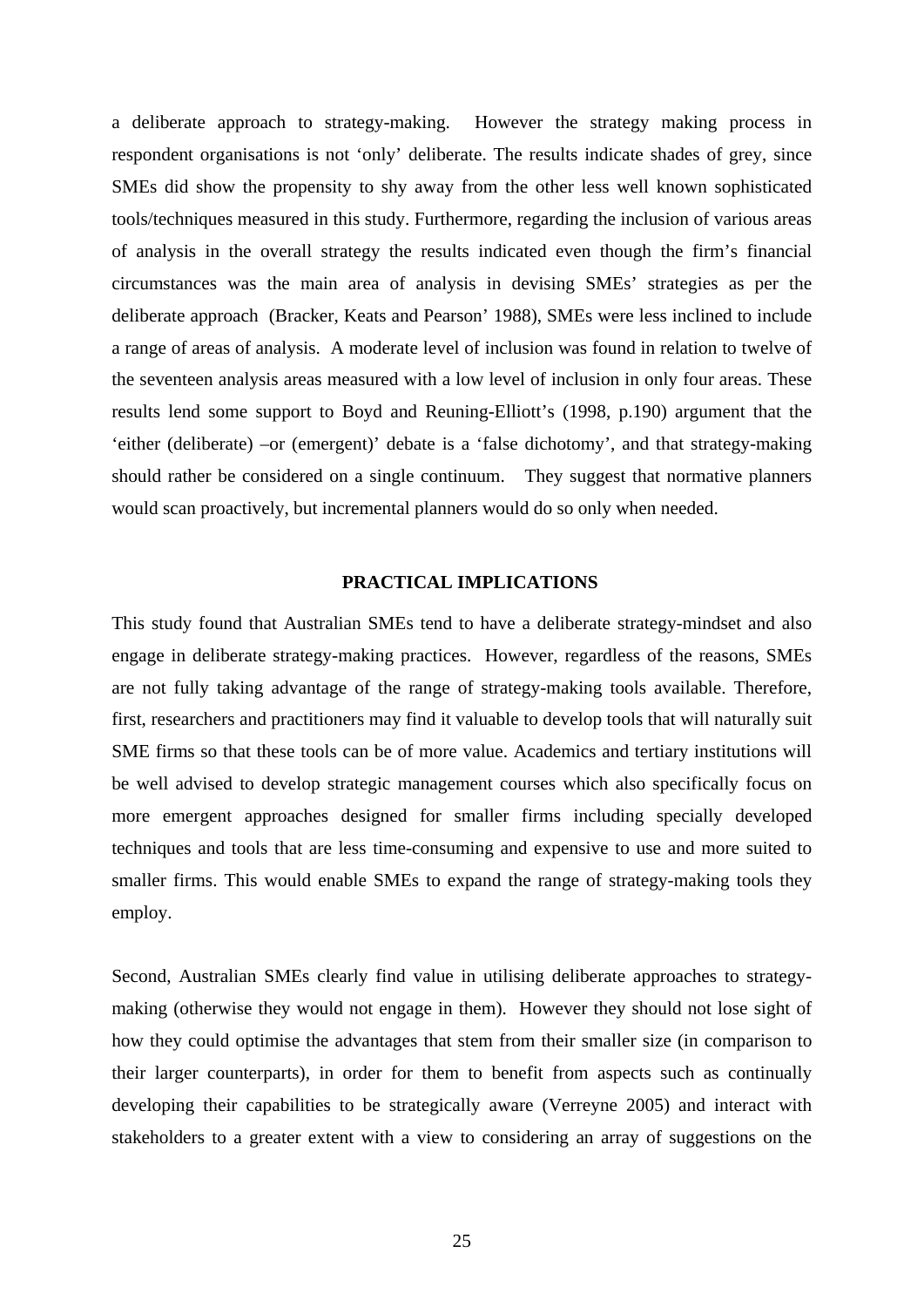strategic direction of the firm. This will open up more strategic avenues and limit a 'group think' phenomenon.

Third, in evaluating the results of this study, managers should, consider the role of the business environment in the type of strategy-making they employ. Although some earlier studies found that deliberate planning processes are effective in stable industries (Fredrickson 1984), more recent studies indicate that strategic planning is effective in dynamic environments, too (Brews and Hunt 1999). However, authors such as McGrath and Mac Milan (1995) argue that discovery-driven planning is most appropriate in turbulent environments. Therefore, in the current environment of economic downturn a SME ought to keep a certain level of strategic flexibility. Slevin and Covin (1997) demonstrate that firms that follow an emergent strategy mode were astonishingly more often successfully in benign environments. Therefore, different environments, for instance characterised by hostility, dynamics and positive growth should offer more or less opportunities for effective emergent strategy-making. Furthermore, McCarthy, Spital & Lauenstein (1987) and Covin et al. (2001) argue that in high-tech environments firms have to rely stronger on intuitive decision making.

Forth, even though this study found that Australian SMEs tend to adopt a deliberate approach to strategy-making, the value of the emergent strategy-making approach should not be discounted. This is in line with emerging strategy literature which views the strategy-making process as incorporating elements of both approaches, with the selection of either process depending upon contextual factors.

Fifth, there is plenty of evidence in the literature that emergent strategy-making is important to SMEs and matters. Leitner's (2007, p18) study found that 'all companies which belong to the group of emergent strategist had at the same time realised planned strategies and thus are capable of performing different strategy-making modes simultaneously, a capability which is stresses as important in the extant literature'. They also found that in SMEs emergent strategists arise by responsive actions, grasping of new opportunities on markets or incremental product improvement by the small business manager or entrepreneur which can lead to a realised and deliberate strategy over time. They argue that the nature of emergent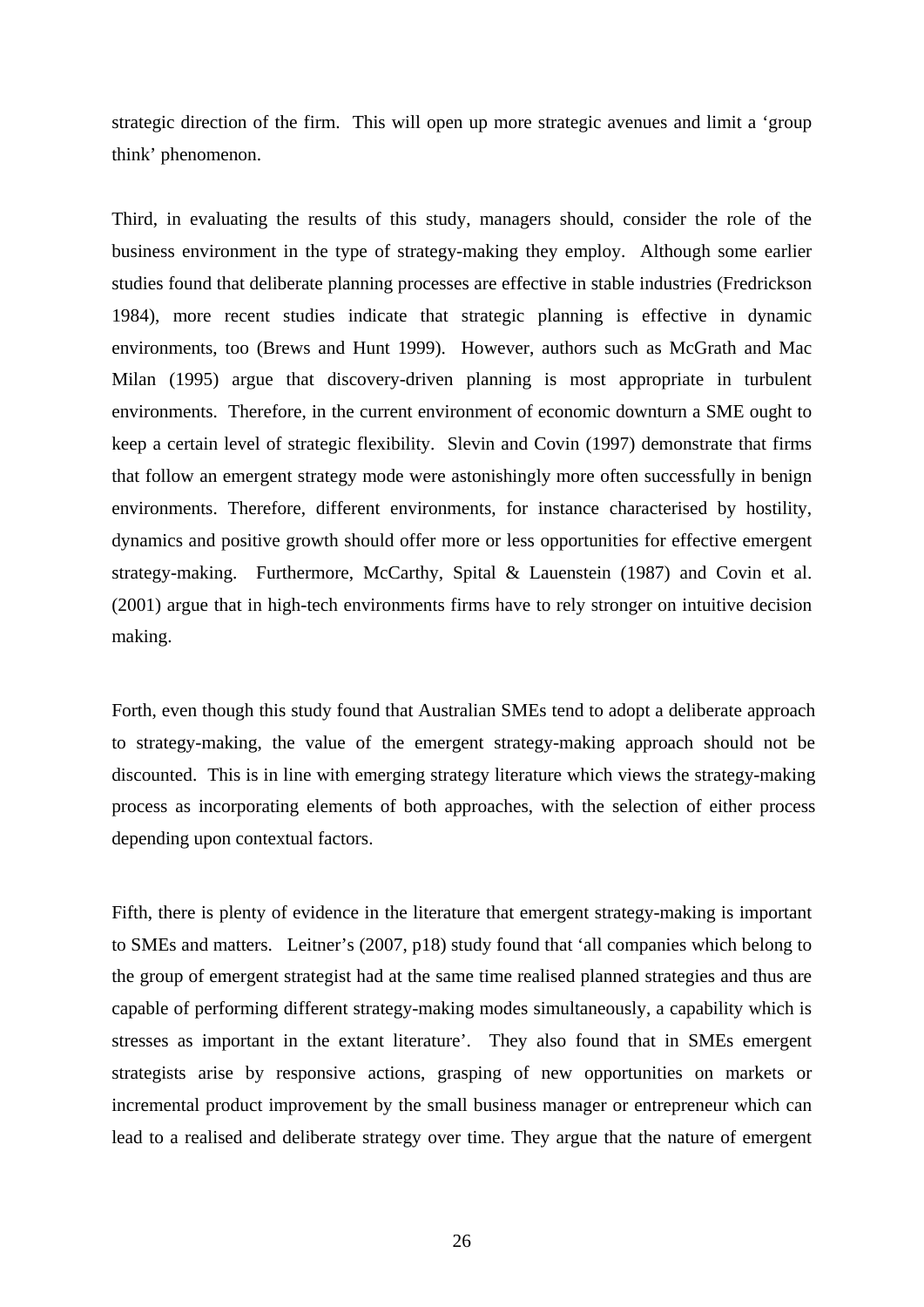strategy-making can also be seen as enforcement of something that a company already did and became popular in the industry, too.

Finally, when considering the strategy-making profile of SMEs in our study, the question could be asked whether too much planning can be harmful in SMEs and whether it could constrain emergent strategy-making. Within a dynamic changing business environment, too much deliberate planning could pose a disadvantage if the process of strategy-making becomes too rigid. Furthermore, Leitner (2007) argues that this situation is probably unlikely to arise in the SME environment since SME managers and entrepreneurs are too clever to waste time and excessive amounts of time in long planning exercises and they or do not have to convince so many stakeholders about the rationality of the chosen strategy as often the case in larger firms.

#### **FUTURE RESEARCH**

The findings from this research represent an advance for those concerned with understanding more about the way Australian SMEs plan. However, conducting follow-up case-study work with a group of individual SMEs will greatly enhance the interpretation of our findings. This qualitative type of analysis will enable a much broader analysis of the role of deliberate and emergent actions and decisions by SME managers, together with a better understanding of the role of organisational culture, politics and powerful individuals in the strategy-making process. Verreynne (2005) found that pure rationality may not occur at all in small firms and that studies that investigate the use of strategy-making practices in small firms would be better off using a typology or taxonomy of strategy-making processes to explore it.

We did not study the relationship between the strategy-making mode and the specific strategies employed by the SMEs. For instance, one could argue, that product innovation strategies require a specific strategy-making mode in contrast to companies pursuing a quality management strategy.

Furthermore, we have not studied the role of managerial competencies in strategy-making approaches. This would be a worthwhile research question for further studies.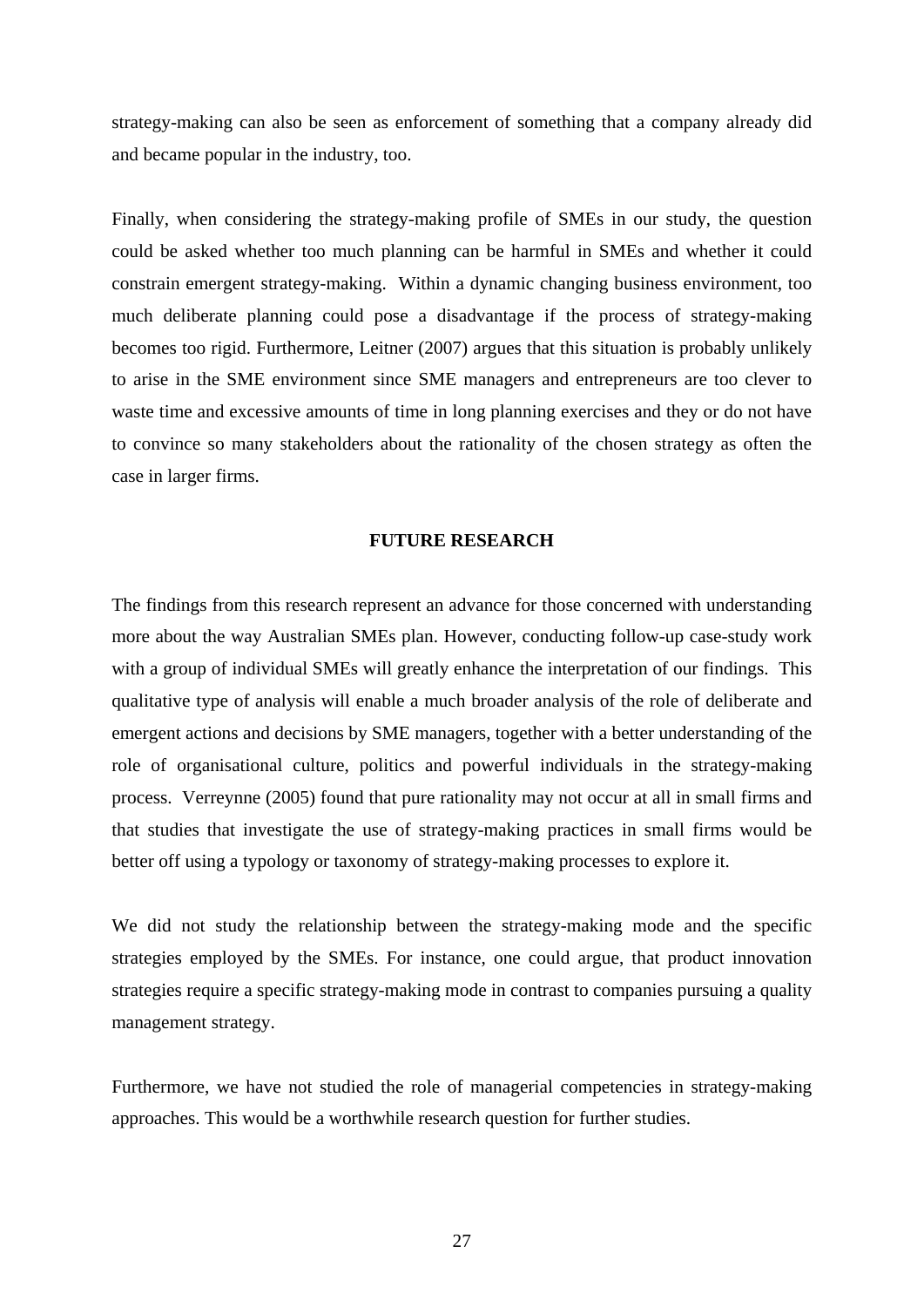Another interesting line of study following on from the results reflected in the current study is comparing the strategy-making approaches within different industries (e.g. services, manufacturing etc.).

As this was a broad ranging study, including a large number of practices, some issues were inevitably studied in a fairly superficial manner because closed ended responses were required of respondents. Each of the issues investigated in this study would benefit from more indepth studies in their own right. These include for example:

- the effectiveness of a written strategic plans and objectives;
- the role and impact of culture on the strategy formation approaches in SMEs;
- the characteristics (background and experience etc.) of powerful individual managers who dominate the strategy formation in the individual SME;
- the source of power and the influence of individuals and group involved in strategy formulation, and the extent to which power and influence are exercised by these stakeholders;
- the impact of cognitive processes used by the different managers who are involved in strategy-making, upon strategy-making (including their preferred learning and information processing styles);
- the perceptions that SME managers hold about the powerful factors in the external environment that limit their decision and action taking within SMEs;
- the impact of business and management education of SME managers upon strategy formation and approaches.

Finally, most practitioners would no doubt wish for a relationship between the various facets of SME strategy formation and approaches on the one hand, and performance on the other. Although this has been a recent focus in the strategy literature, there is a dearth of research on this aspect within the SME context. This perhaps represents the greatest challenge for those that seek to more fully understand strategy formation and approaches in SMEs.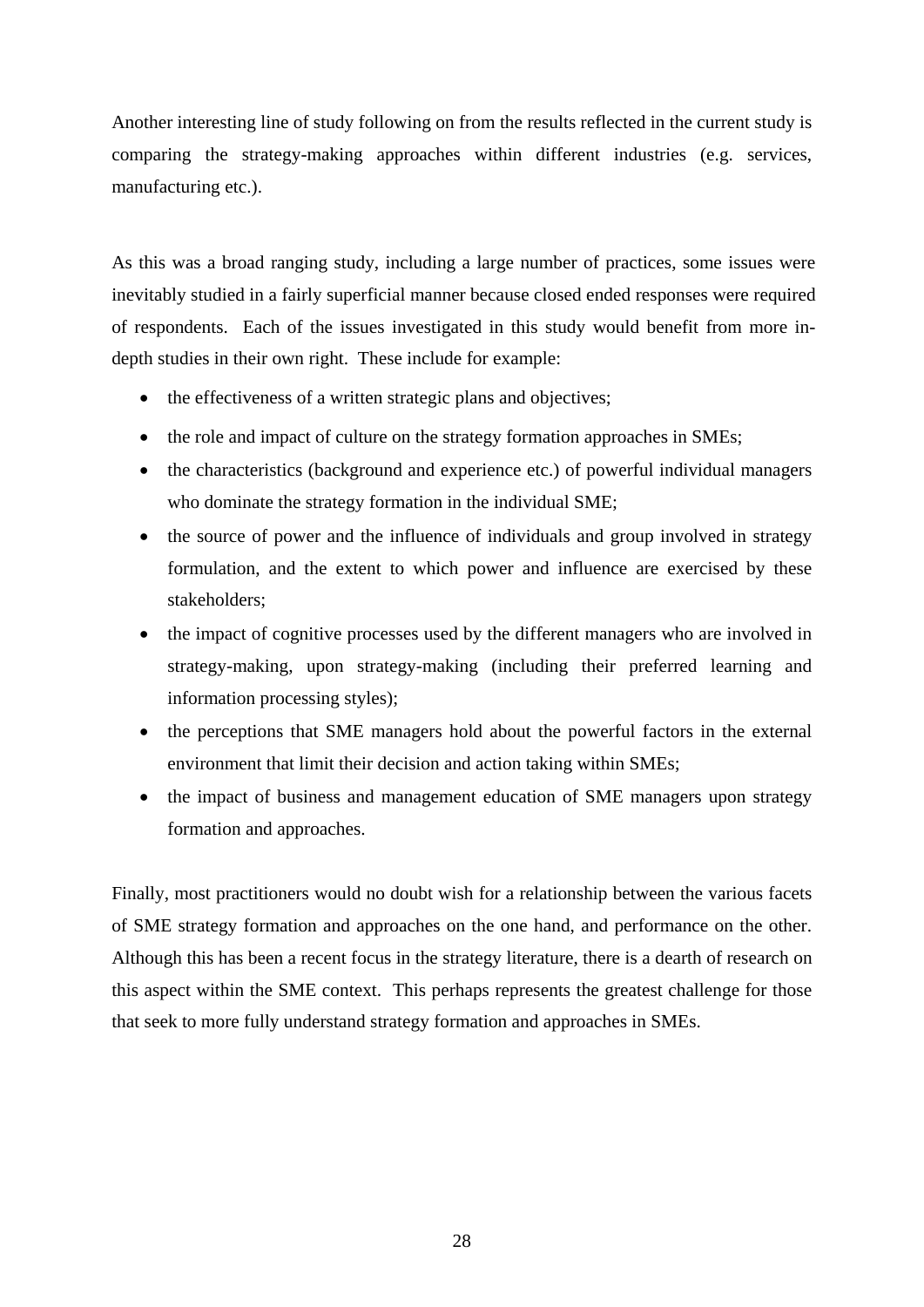# **REFERENCES**

ABS (2008), viewed 20 July 2009,

<[http://www.ausstats.abs.gov.au/Ausstats/subscriber.nsf/0/9B0A351B45344F5FCA2573B00](http://www.ausstats.abs.gov.au/Ausstats/subscriber.nsf/0/9B0A351B45344F5FCA2573B0000DA81D/$File/81650_jun%202003%20to%20jun%202007.pdf) [00DA81D/\\$File/81650\\_jun%202003%20to%20jun%202007.pdf](http://www.ausstats.abs.gov.au/Ausstats/subscriber.nsf/0/9B0A351B45344F5FCA2573B0000DA81D/$File/81650_jun%202003%20to%20jun%202007.pdf)

Allen, K.R. (2007), *Growing and managing a small business: an entrepreneurial perspective*, 2<sup>nd</sup> edn, Houghton Mifflin company, Boston, MA.

Andrews, K.R (1980), *The concept of corporate Strategy*, Irwin, Homewood, IL.

Bahaee, M.S. (1992), Strategy-comprehensiveness fit and performance, *Australian Journal of Management*, December 1992, 17 (2): 195-216.

Boyd, B.K. & Reuning-Elliott, E. (1998), 'A measurement model of strategic planning', *Strategic Management Journal*, 19 : 181-192.

Bracker, JS, Keats, BW & Pearson, JN (1988), Planning and financial performance among small firms in a growth industry, *Strategic Management Journal*, 9: 591-603, cited in Lyles, MA, Baird, IS, Orris, JB & Kuratko, DF 1993, 'Formalised planning in small business: increasing strategic choices', *Journal of Small Business Management*, April 1993: 38-50.

Brews, P.J. & Hunt, M.R. (1999), Learning to plan and planning to learn: resolving the planning school/learning school debate, *Strategic Management Journal*, 20: 889-913.

Brown, S. & Eisenhardt, K. (1998), Competing on the edge of chaos: Strategy as structured chaos, Harvard Business School, Boston.

Burgelman, R. A. & Grove, A.S. (1996): Strategic dissonance, *California Management Review*, Winter, 8 (28).

Covin, J.G. & Slevin, D.P. (1998): Strategic management of small firms in hostile and benign environments, *Strategic Management Journal*, 10: 75-87.

Czinkota, M.R. & Ronkainen, I.A. (2007), *International marketing*, Thomson, USA.

David, F. (2007), *Strategic management: concepts and cases*, 11<sup>th</sup> edn. Prentice Hall, New Jersey.

De Kok, J., Uhlaner L.M., Thurik, A.R. (2002), *Human resource management within Small and medium-sized firms*, EIM Strategic Study B200103, EIM, Zoetermeer

Fredrickson, J.W. (1984), The comprehensiveness of strategic decision process extension, observations, future directions, *Academy of Management Journal*, 27: 445-466.

Gibcus, P. & Kemp, R.G.M. (2003), *Strategy and small business performance*. Research Report H200208. Scientific AnaLysis of Entrepreneurship and SMEs.

Gibbons, P., O'Connor, T. (2005), Influences on strategic planning processes among Irish SMEs, *Journal of Small Business Management*, 43 (2): 170-186.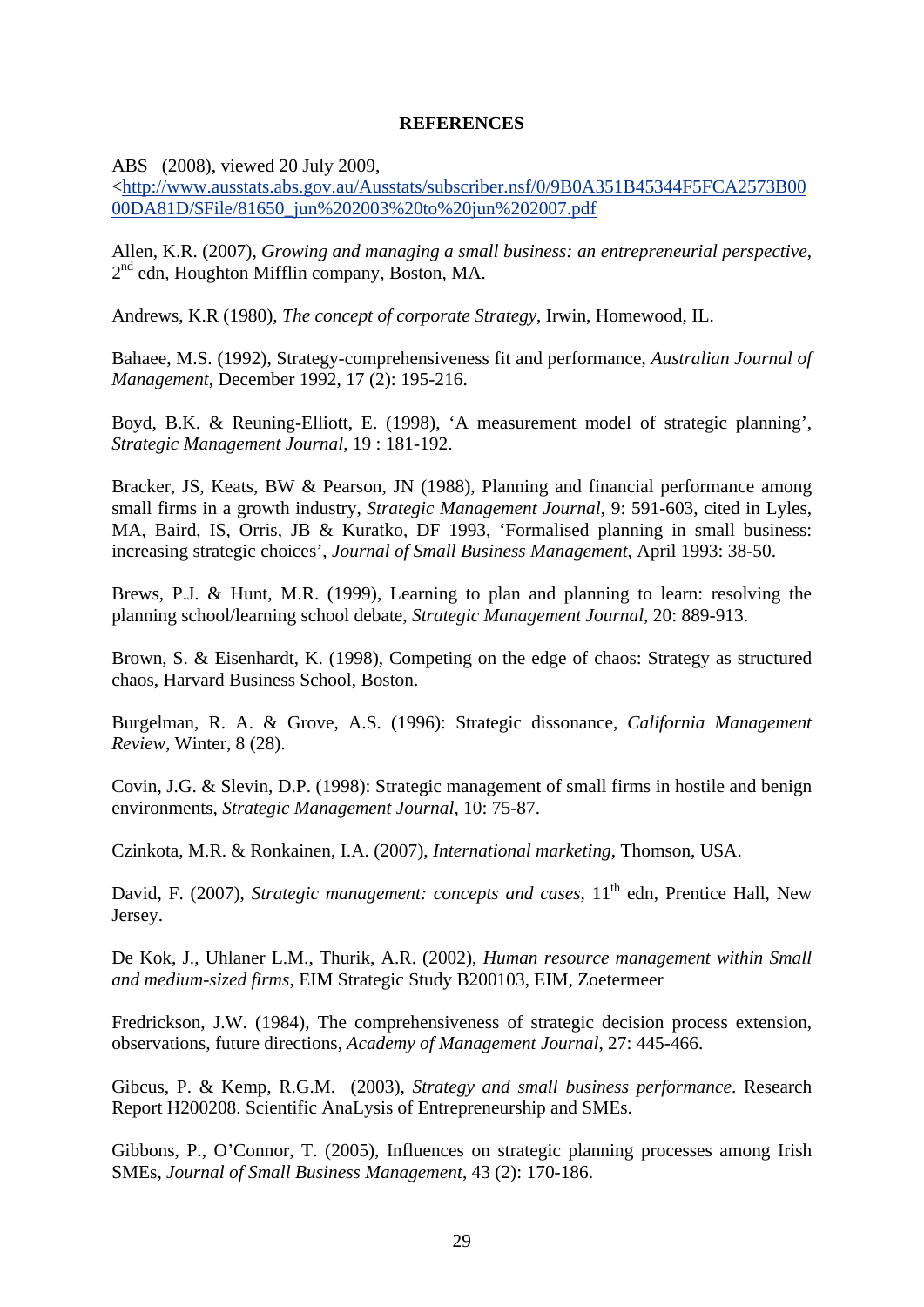Gibson, B. & Cassar, G. (2002), Planning behaviour variables in small firms, *Journal of Small Business Management*, 40(3): 171-186.

Gibson, B. & Cassar, G. (2004), Longitudinal analysis of relationships between planning and performance in small firms, *Small Business Economics*, 25: 207-222.

Gray, J.H. (1997), Small business strategy in Australia, *Academy of Entrepreneurship Journal*, 2 (2): 44-58

Hall, C. (2008) *APEC and SME Policy: Suggestions for an action agenda*. University of Technology, Sydney. [http://www.apec.org.au/docs/iss1.htm Viewed 20 July 2009.](http://www.apec.org.au/docs/iss1.htm%20Viewed%2020%20July%202009)

Hannon, P. D., & Atherton, A. (1996), Small firm success and the art of orienteering: the value of plans, planning, and strategic awareness in the competitive small firm", *Journal of Small Business and Enterprise Development*, 5 (20 : 102-119

Harris S., Forbes T. & Fletcher M. (2000), Taught and enacted strategic approaches to young enterprises, *International Journal of Entrepreneurial Behaviour and Research*, 6 (3): 125- 144.

Hatten, T (2006), *Small business management: entrepreneurship and beyond*, Houghton Mifflin Company, Boston, USA.

Hart, S. L. (1992), An integrative framework for strategy-making processes, ,*Academy of Management Review*, 17 (2): 327-351.

Hodgetts, R.M. & Kuratko, D.F. (2008), *Small business management: essential tools and skills for entrepreneurial success*, John Wiley & Sons, USA.

Hooley, G., Piercy, NF & Nicoulaud, B. (2008), *Marketing strategy and competitive positioning*, 4th edn, Prentice-Hall, UK.

Jocumsen, G. (2004), How do small businesses make strategic marketing decisions? A model of process, *European Journal of Marketing*, 38 (5/6): 659-674.

Kotey, B. & Meredith, G.G. (1997), Relationships among owner/manager personal values, business strategies, and enterprise performance, *Journal of Small Business Management*, April, 35 (2): 37-64.

Kotler, P. (2003), *Marketing management*, Prentice-Hall, NJ, USA.

Kotler, P, Armstrong, G, Brown, L & Adam, S. (1998), *Marketing*, 4th edn, Prentice-Hall, Australia.

Lee, G.L. (1995), Strategic Management and the Smaller Firm, *Journal of Small Business and Enterprise Development,* 2.

Legge, K. (2005), *Human resource management: Rhetorics and realities*, Anniversary edition, Palgrave, London.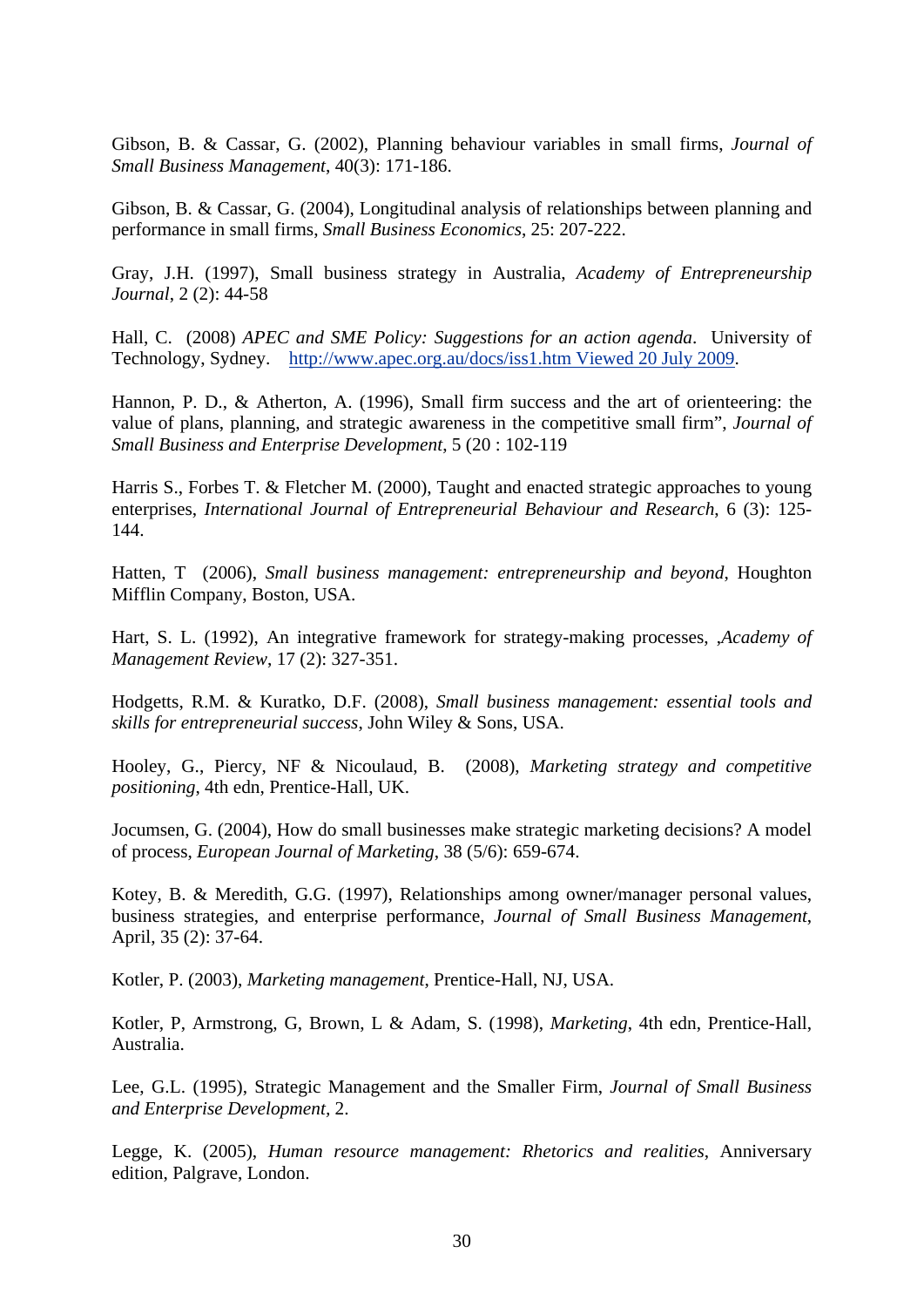Leitner K. (2008), *Strategy: Deliberate or emergent? Empirical evidence from SMEs,* Austrian Research Centre, Department of Technology Policy, Vienna, Working Paper, June.

Lumpkin, G. T., & Dess, G. G. (1995), Simplicity as a strategy-making process: the effects of stage of organizational development and environment on performance", *Academy of Management Journal*, 38 (5): 1386-1407.

Lyles, M.A., Baird, I.S., Orris, JB & Kuratko, D.F. (1993), Formalised planning in small business: increasing strategic choices, *Journal of Small Business Management*, April : 38-50.

Mazzarol, T. & Reboud, S. (2006), The strategic decision making of entrepreneurs within small high innovator firms, *International Entrepreneurship and Management Journal*, 2: pp.261-280.

McCarthy, D.J., Spital, F.C. & Lauenstein, M.C. (1987), Managing growth at high technology companies: a view from the top, *Academy of Management Executive*, 1, 313 -322.

McGrath, R. & MacMillan, I.C. (1995): Discovery-driven planning, *Harvard Business Review*, 73, 44-54.

Mintzberg, H. (1973), Strategy-making in three modes, *California Management Review*, 6  $(2): 44-53$ 

Mintzberg, H. (1987), The strategy concept I: five Ps for strategy, *California Management Review*, 30 (1): 11-24.

Mintzberg H., (1994), The fall and rise of strategic planning. *Harvard Business Review*, 72(1): l07- 114.

Mintzberg, H., & Waters, J. A. (1985), Of strategies, deliberate and emergent, *Strategic Management Journal*, 6: 257-272.

Mintzberg, H, Ahlstrand, B & Lampel, J (1998), *Strategy safari*, Prentice Hall, London, cited in Oxford 2000, *Strategic Management Process, Content, & Implementation*, e-resource, viewed 20 July 2009.

Nooteboom, B. (1993), Firm size effects on transaction costs, *Small Business Economics* 5: 283-295

Olson, P. & Bokor, D. (1995): Strategy process-content interaction: Effects on growth performance in small, start-up firms, *Journal of Small Business Management*, 1: 34-44.

O'Regan, N. & Ghobadian, A. (2006), Perceptions of generic strategies of small and medium sized engineering and electronics manufacturers in the UK; The applicability of the Miles and Snow typology, *Journal of Manufacturing Technology Management*, 17, 5, 603-620.

O'Gorman, C., & Doran, R. (1999), Mission statements in small and medium-sized businesses, *Journal of Small Business Management,* 37(4): 59-66.